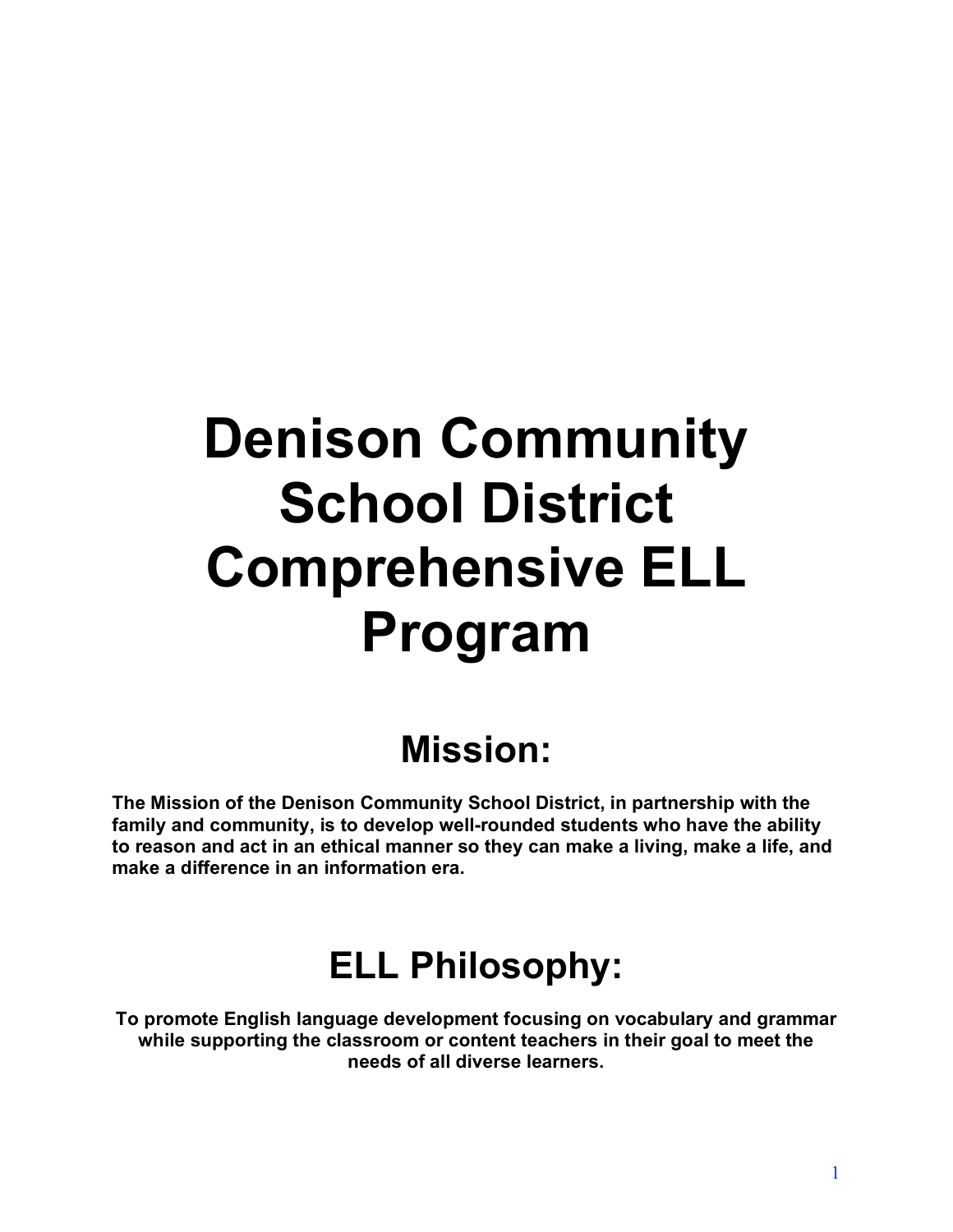## **Table of Contents**

**Law**

**Equal Educational Opportunities for Students**

**Goals**

**Climate Statement**

## **Entry Criteria**

- **Identification process**
	- o **Flow chart**
	- o **Home Language Survey**
	- o **Placement**

**Proficiency Levels**

- **IPT**
- **ELDA**

**Parent Notification**

**Program**

- **Elementary**
	- o **Movement within program**
	- o **Grading**
	- o **Curriculum**
- **Middle School**
	- o **Movement within program**
	- o **Grading**
	- o **Curriculum**

**High School**

- o **Movement within program:**
- o **Curriculum**
- o **Grading/Credit**
- o **Graduation Requirements**

**Transitioning/Trial Mainstreaming**

## **Exit Criteria**

o **Parent Notification**

## **Staffing**

- o **Responsibilities**
- o **Record Keeping**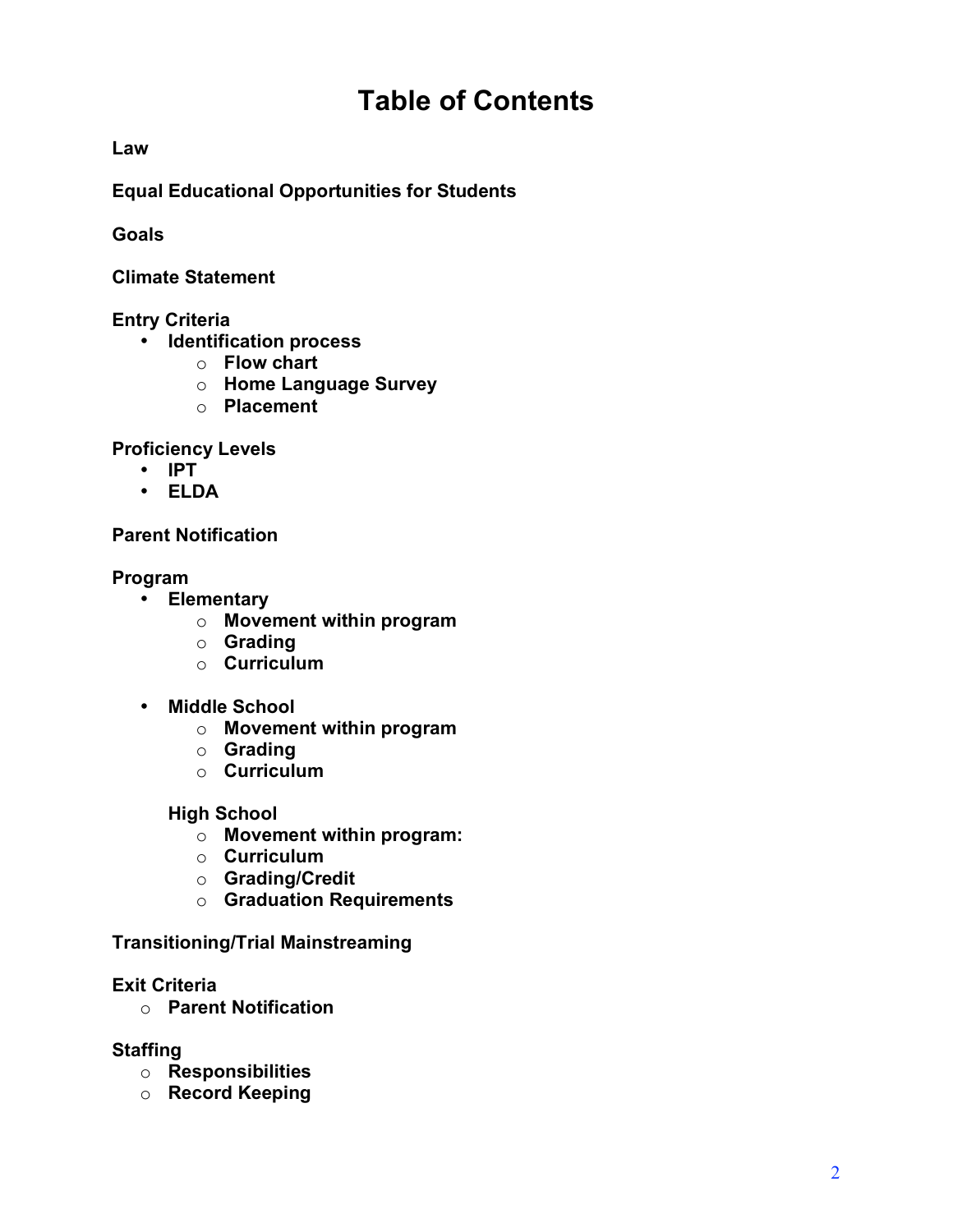## **Assessment**

- o **Standardized:**
- o **Classroom:**

#### **Accommodations**

- o **Testing**
- o **Classroom**

## **Problem Solving**

## **Program Evaluation and Modification**

## **Appendix**

- **Self Study Guide**
- **Home Language Survey**
- **Parent Notification Letters**
- **Interpreter Confidentiality Agreement**
- **In-take Interview**
- **ELL Participation in District Wide Assessments**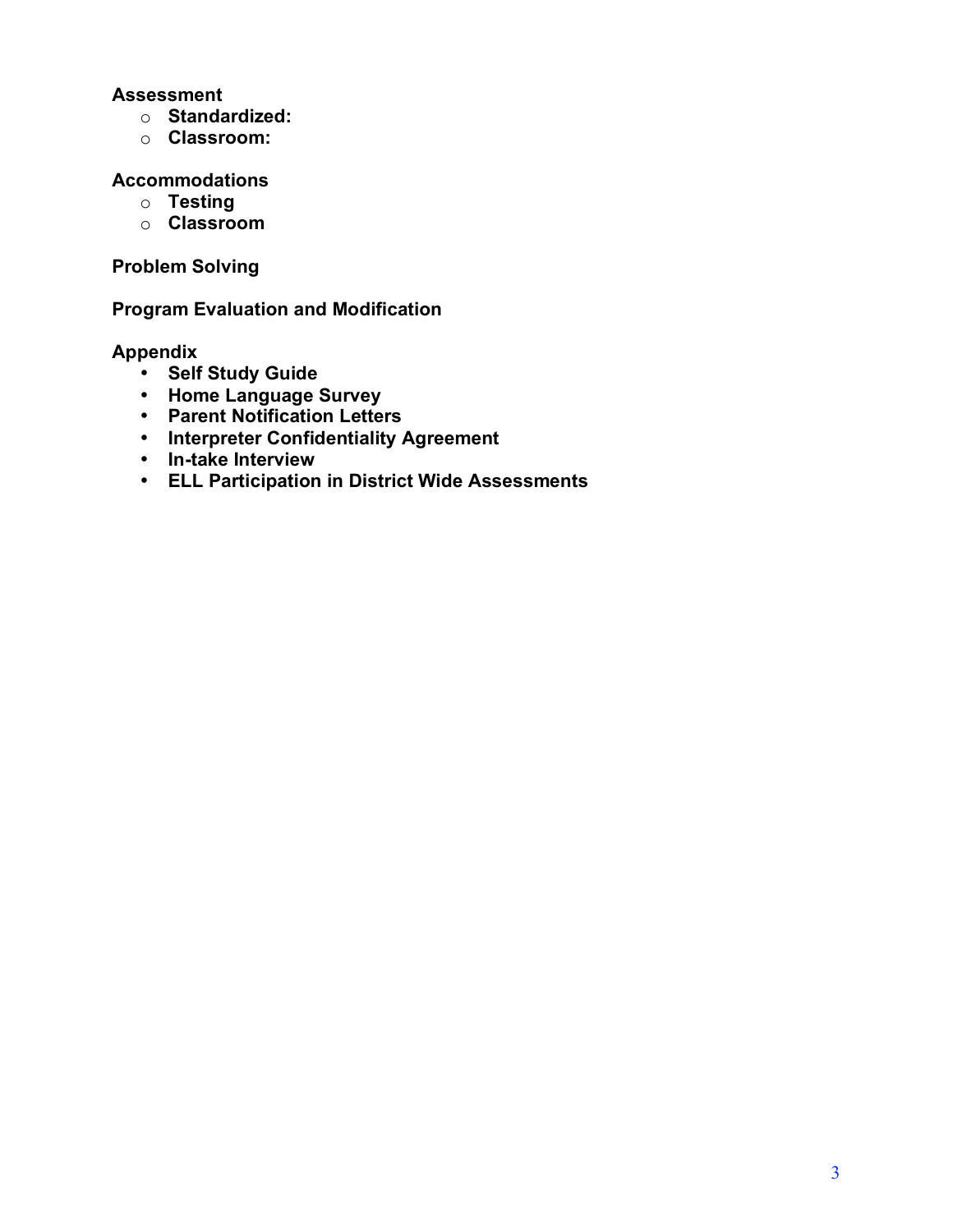## **No Child Left Behind Act of 2001**

The No Child Left Behind Act of 2001 (Public Law 107-110, January 8, 2002) is a landmark in education reform that is designed to improve student achievement and change the culture of America's schools. The act embodies four key principles:

- 1. Greater accountability for results
- 2. Greater flexibility for states, school districts, and schools in the use of federal funds
- 3. More choices for parents of children from disadvantaged backgrounds
- 4. An emphasis on teaching methods that have been demonstrated to work

In addition, the act places an increased emphasis on reading (especially for young children), enhancing the quality of our nation's teachers, and ensuring that all children in America's schools learn English.

Title III of the No Child Left Behind legislation directly addresses ELLs as a specific subgroup of all United States' students with regard to the improvement of English language proficiency; the improvement of academic achievement; the provision of sustained, quality professional development; and the promotion of parental and community participation in language instruction and educational programs. (Public Law 107-110. January 8, 2002). The purposes of Title III for ELLs, including immigrant children and youth, as outlined in the law are:

- 1. Ensure that all ELLs attain English language proficiency, develop high levels of academic attainment in English, and meet the same state academic achievement standards that all children are expected to meet.
- 2. Assist all ELLs to achieve at high levels in the core academic subjects so that they can meet the same state academic achievement standards that all children are expected to meet.
- 3. Develop high-quality language instruction educational programs that are designed to assist state educational agencies, local educational agencies, and schools in teaching ELLs.
- 4. Assist state educational agencies and local educational agencies to develop, enhance, and provide high-quality instructional programs designed to prepare ELLs to enter all English instruction settings.
- 5. Assist state educational agencies, local educational agencies, and schools to increase their capacity to establish, implement, and sustain language instruction educational programs and programs of English language development for ELLs.
- 6. Promote parental and community participation in language instruction educational programs for ELLs.
- 7. Streamline language instruction educational programs into a program funded through formula grants to state educational agencies and local educational agencies to help ELLs develop proficiency in English and meet State academic content and students' academic achievement standards.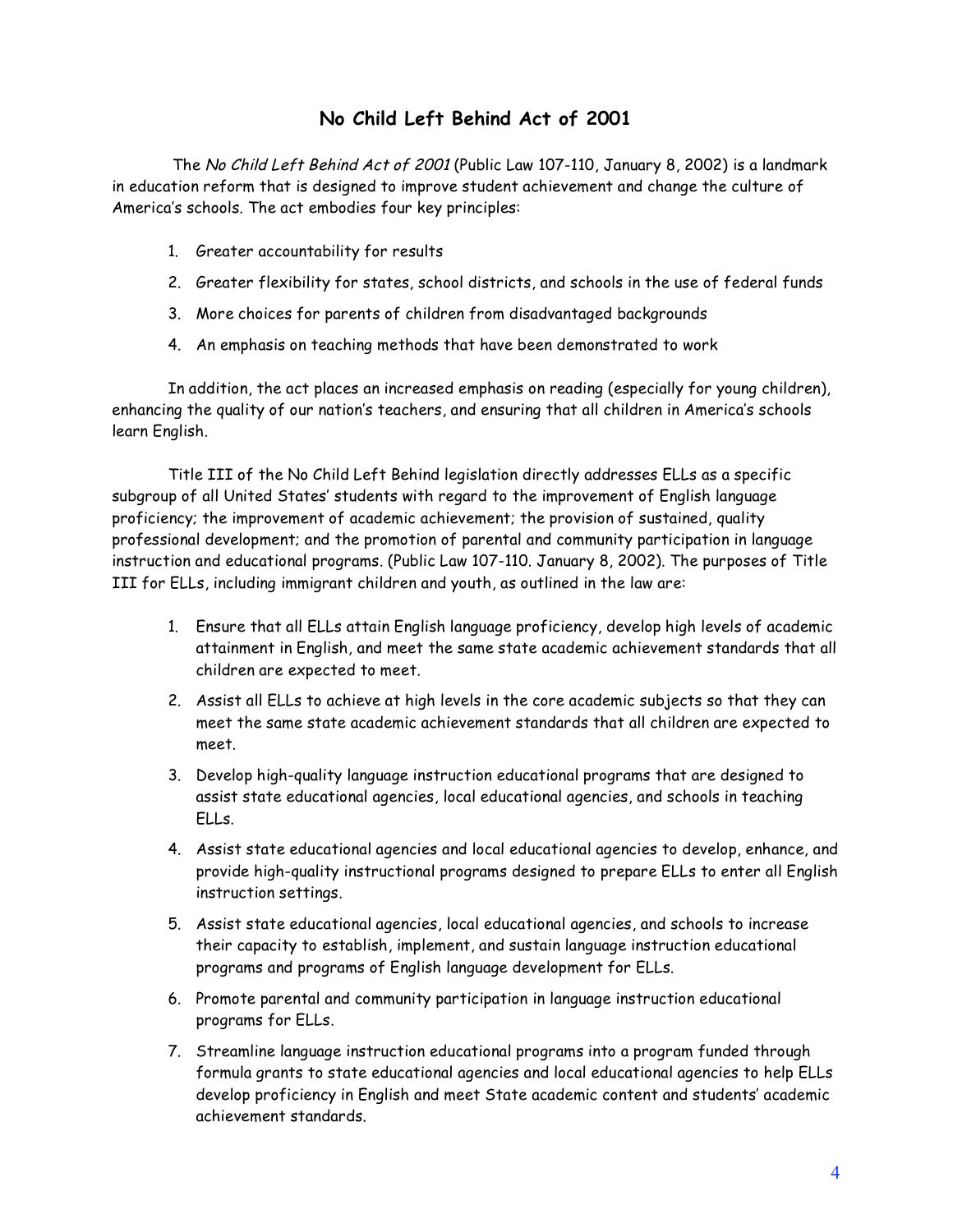- 8. Hold state educational agencies, local educational agencies, and schools accountable for increases in English proficiency and core academic content knowledge of ELLs by requiring demonstrated improvement in the English proficiency of ELLs each fiscal year and demonstrating adequate yearly progress for ELLs.
- 9. Provide state educational agencies and local educational agencies with the flexibility to implement language instruction education programs that are based on scientifically based research and that are the most effective for teaching English. sp

School districts are required to provide high-quality language instruction programs that are based on scientific research and that have demonstrated that they are effective in increasing English language proficiency and student achievement. They must also provide high-quality professional development to educators (teachers, paraprofessionals, administrators, other school personnel, and community-based personnel) to improve the instruction and assessment of ELLs. The districts will be held accountable for making adequate yearly progress as indicated by Title I and by meeting all annual achievement objectives. The approaches and methodologies that are used must meet four purposes:

- 1. Develop and implement new language instruction educational programs and academic content instruction programs;
- 2. Carry out highly focused, innovative, and locally designed activities to expand or enhance existing language instruction educational programs;
- 3. Implement, within individual schools, school-wide programs for restructuring, reforming, and upgrading all relevant programs, activities, and operations relating to language instruction educational programs and academic content instruction; and
- 4. Implement, within the entire jurisdiction of a local educational agency, agency-wide programs for restructuring, reforming, and upgrading all relevant programs, activities, and operations relating to language instruction educational programs and academic content instruction. (Public Law, 107-110. Section 3115. Subgrants to Eligible Entities. (a) Purposes of Subgrants., January 8, 2002.)

The No Child Left Behind: A Desktop Reference is a helpful resource and highlights various aspects of the legislation. It is on the World Wide Web at www.nclb.gov.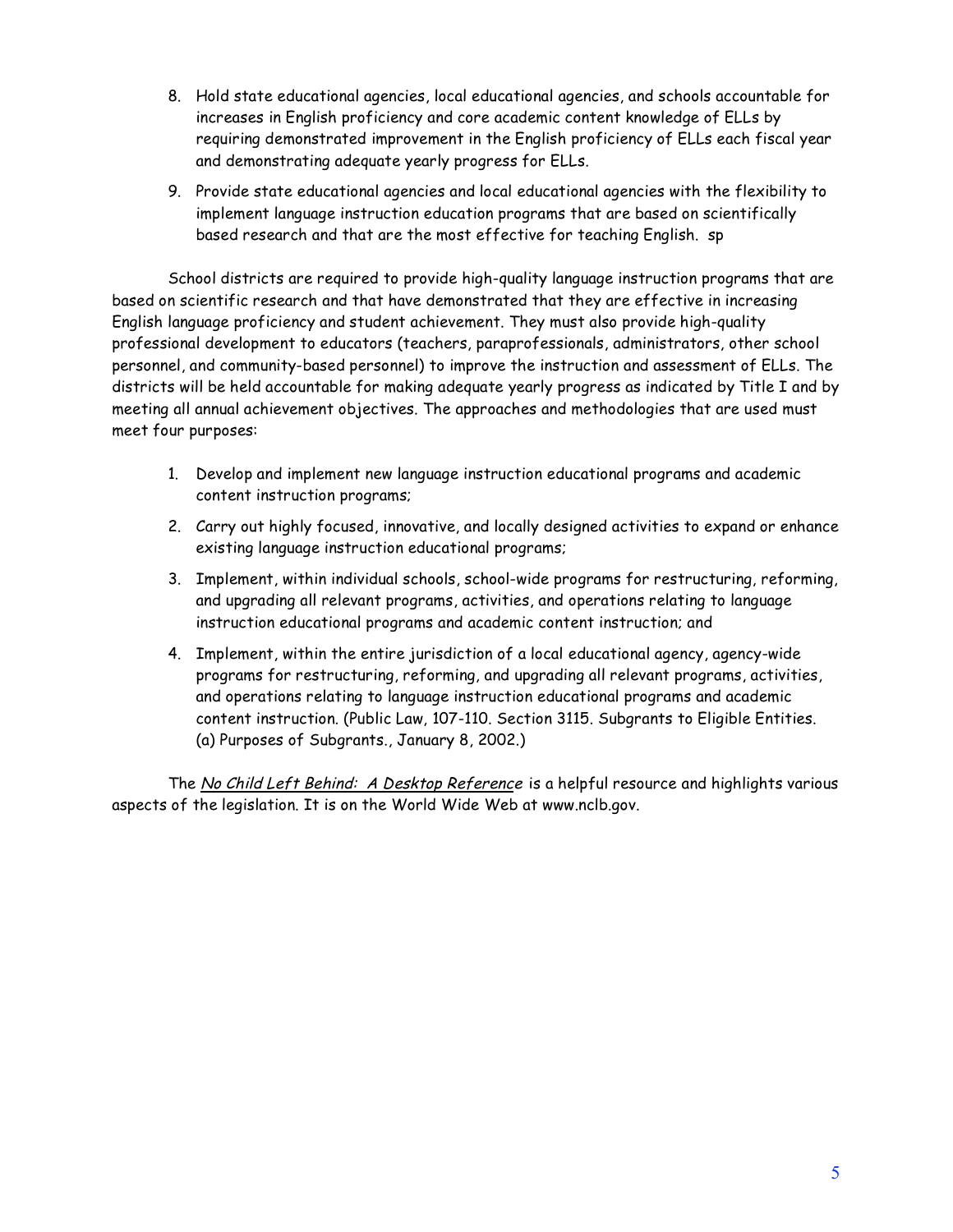## **Significant Legislation and Court Cases Concerning ELLs**

A number of legal mandates, related to the education of English Language Learners (ELLs), have evolved over time. The following list contains significant laws and court decisions that impact these students. This list provides a timeline that will enhance the reader's knowledge of the legal history of educational law as it relates to ELLs and the impact of the law for educators in the classroom.

Limited English Proficient (LEP) is the term used by the United States Department of Education to describe students whose home language background is not English and whose English language skills are not sufficiently advanced for them to participate and have academic success in classrooms where all academic instruction is provided in English. (Iowa Department of Education, 2004).

## **Federal**

The federal government has addressed the legal obligation of school districts to provide education for ELLs through the following acts:

## 1. **1964-Title VI of the Civil Rights Act**

This act forbids discrimination on the basis of race, color, or national origin in any federally assisted program or activity that receives federal financial assistance from the Department of Health, Education, and Welfare. School districts are obligated to document proof that their federally funded programs are nondiscriminatory (TitleVI of the Civil Rights Act of 1964: Pub. L. 88-352, 78 Stat. 252, July 2, 1964).

## 2. **Department of Health, Education, and Welfare Memorandum 1970**

This memorandum interprets the *Civil Rights Act of 1964* and states that school districts are obligated to provide equal educational opportunity to students whose English language proficiency is limited. Where inability to speak and understand the English language excludes national origin minority group children from effective participation in the educational program offered by a school district, the district must take affirmative steps to rectify the language deficiency in order to open its instructional program to these students.

3. **Bilingual Education Act of 1968** (Amended in 1974, 1978, 1984, 1988, and 1994). Bilingual education has had a long-standing and rich historical tradition. The federal government did not become involved until the passage of the Bilingual Education Act (P.L. 90-247) on January 2, 1968. This legislation was amended in 1974 (P.L. 93-380) and 1978 (P.L.95-561). The initial legislation in part stated:

> The congress declares it to be the policy of the United States, in order to establish equal educational opportunity for all children (a) to encourage the establishment and operation, where appropriate, of education programs using bilingual educational practices, techniques, and methods, and (b) for that purpose, to provide financial assistance to local education agencies, and to state education agencies for certain purposes, in order to enable such local educational agencies to develop and carry out such programs in elementary and secondary schools, including activities at the preschool level, which are designed to meet the educational needs of such children; and to demonstrate effective ways of providing, for children of limited English speaking ability, instruction designed to enable them, while using their native language, to achieve competence in the English language.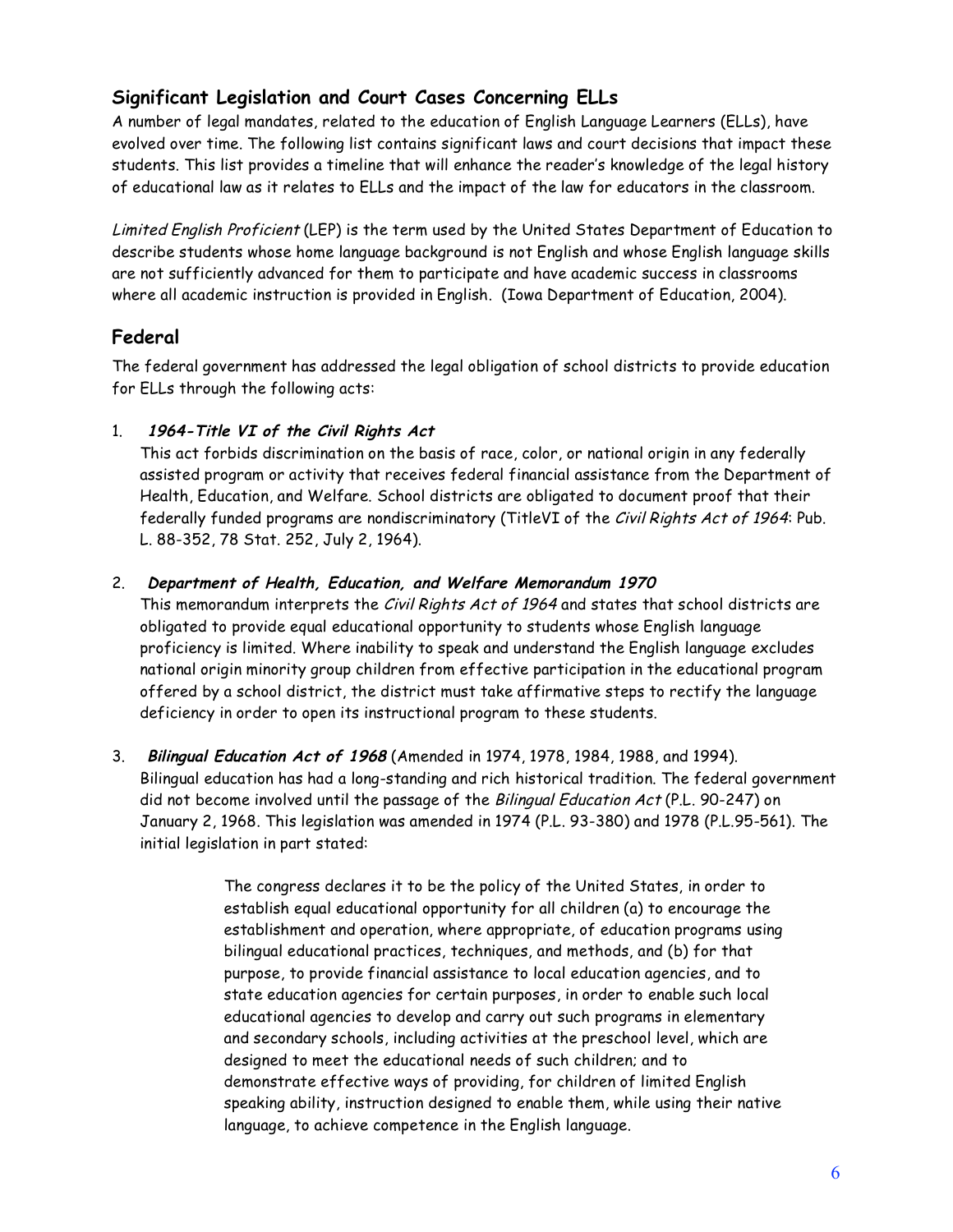4. **Elementary and Secondary Education Act (2002), No Child Left Behind** No Child Left Behind mandated that all ELLs be assisted to achieve at high levels in the core academic subjects so that they can meet the same challenging state academic content and student academic achievement standards that all children are expected to meet.

## **State**

The State of Iowa has also developed legal educational requirements for ELLs. These requirements define services for all students:

When a student is limited English proficient, both public and non-public schools shall provide special instruction, which shall include, but need not be limited to, either instruction in English as a second language or transitional bilingual instruction. Such instruction will continue until the student is fully English proficient or demonstrates a functional ability to speak, read, write, and understand the English language.

## **Significant Court Cases**

There have been several landmark court cases that have impacted the education of ELLs. These cases have further refined the obligations and responsibilities of educators in their provision of services to the ELL population.

#### 1. **Diana vs. California State Board of Education (1970)**

This is a landmark case in which Mexican-American students had been placed in classes for the mentally retarded on the basis of IQ scores derived from tests administered in English. The court settlement called for the revision of placement procedures to include testing in the native language. In addition, the settlement required the re-evaluation of ELLs already placed in mental disability classrooms.

#### 2. **Lau vs. Nichols (1974)**

This case was filed as a class action suit in San Francisco, California. The judge handed down a ruling that stated that a district's failure to provide instruction in a student's first language or to teach them English as a second language was a violation of the Fourteenth Amendment (which calls for equal protection) and the Civil Rights Act of 1964. This ruling stated that the refusal to provide limited or non-English speaking students with equitable facilities, textbooks, teachers, and curriculum denies them a meaningful education. The report resulting from this case, the Lau Remedies, included appropriate assessment and educational strategies for non-English speakers.

## 3. **Dyrcia vs. Board of Education (1979)**

A class action suit was brought on behalf of Puerto Rican and other Hispanic children in New York City who had limited English proficiency and a disability. On February 27, 1980, a consolidated judgment was rendered on behalf of the plaintiffs. This judgment required the provision of bilingual special education for students with disabilities who are more proficient in their native language than English.

## 4. **Plyler vs. Doe** [457 U.S. 202(1982)]

The U.S. Supreme Court ruled that undocumented children and young adults have the same right to attend public primary and secondary schools as do U.S. citizens and permanent residents.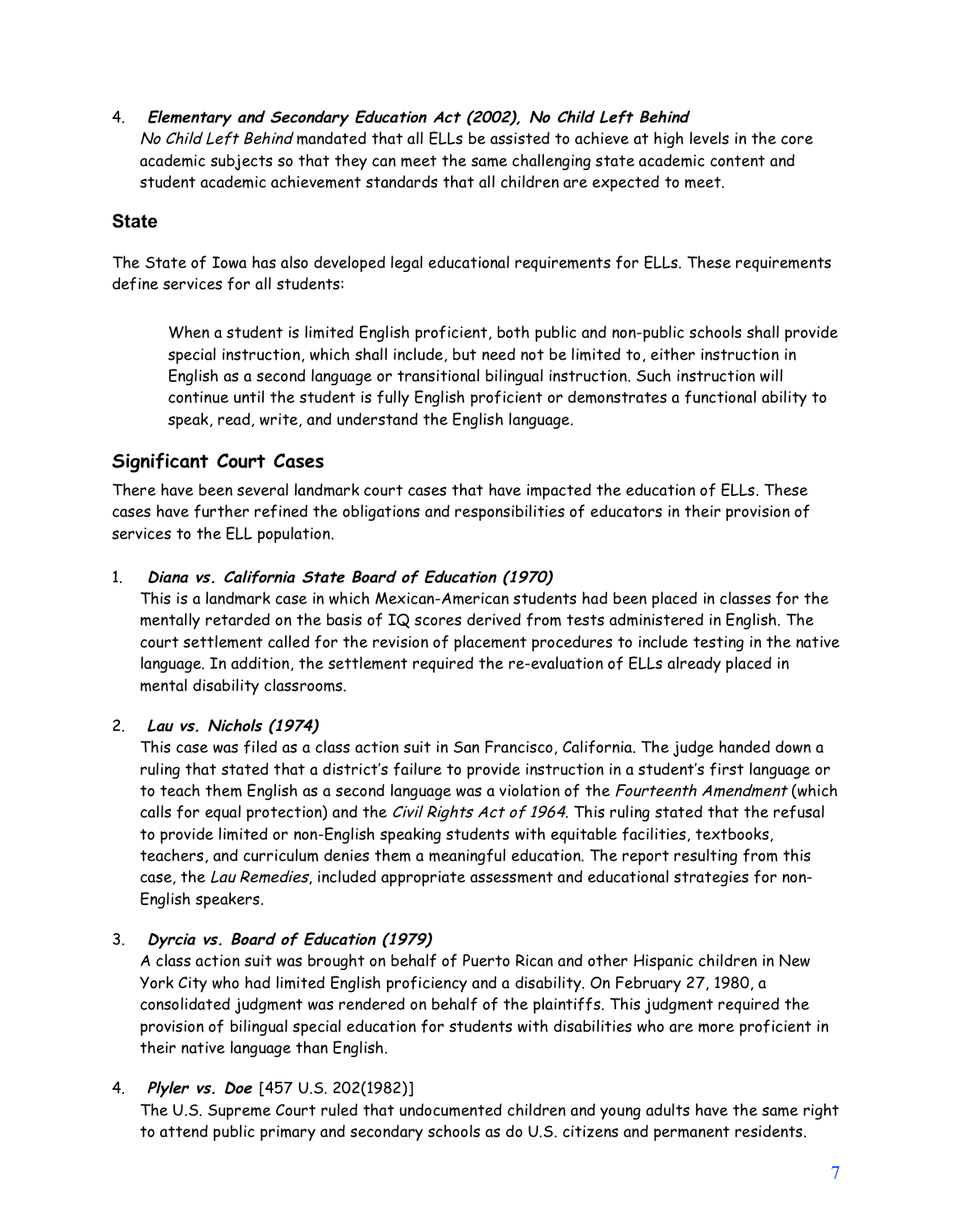Like other children, undocumented students are obliged under state law to attend school until they reach a mandated age. As a result of the Plyler Ruling, public schools may not:

- a. Deny admission to a student during initial enrollment or at any other time on the basis of undocumented status.
- b. Treat a student disparately to determine residency.
- c. Engage in any practices to "chill" the right of access to school.
- d. Require students or parents to disclose or document their immigration status.
- e. Make inquiries of students or parents that may expose their undocumented status.
- f. Require social security numbers from all students, as this may expose undocumented status.

Students without social security numbers should be assigned a number generated by the school. Adults without social security numbers who are applying for a free lunch and/or breakfast program on behalf of a student need only indicate on the application that they do not have a social security number.

#### **Program Overview:**

#### • Description:

According to Iowa Code, Chapter 280.4, a limited English proficient student is defined as follows: "a student's language background is in a language other than English, and the student's proficiency in English is such that the probability of the student's academic success in an English-only classroom is below that of an academically successful peer with an English language background." The term English Language Learners (ELL) will replace the term Limited English Proficient (LEP).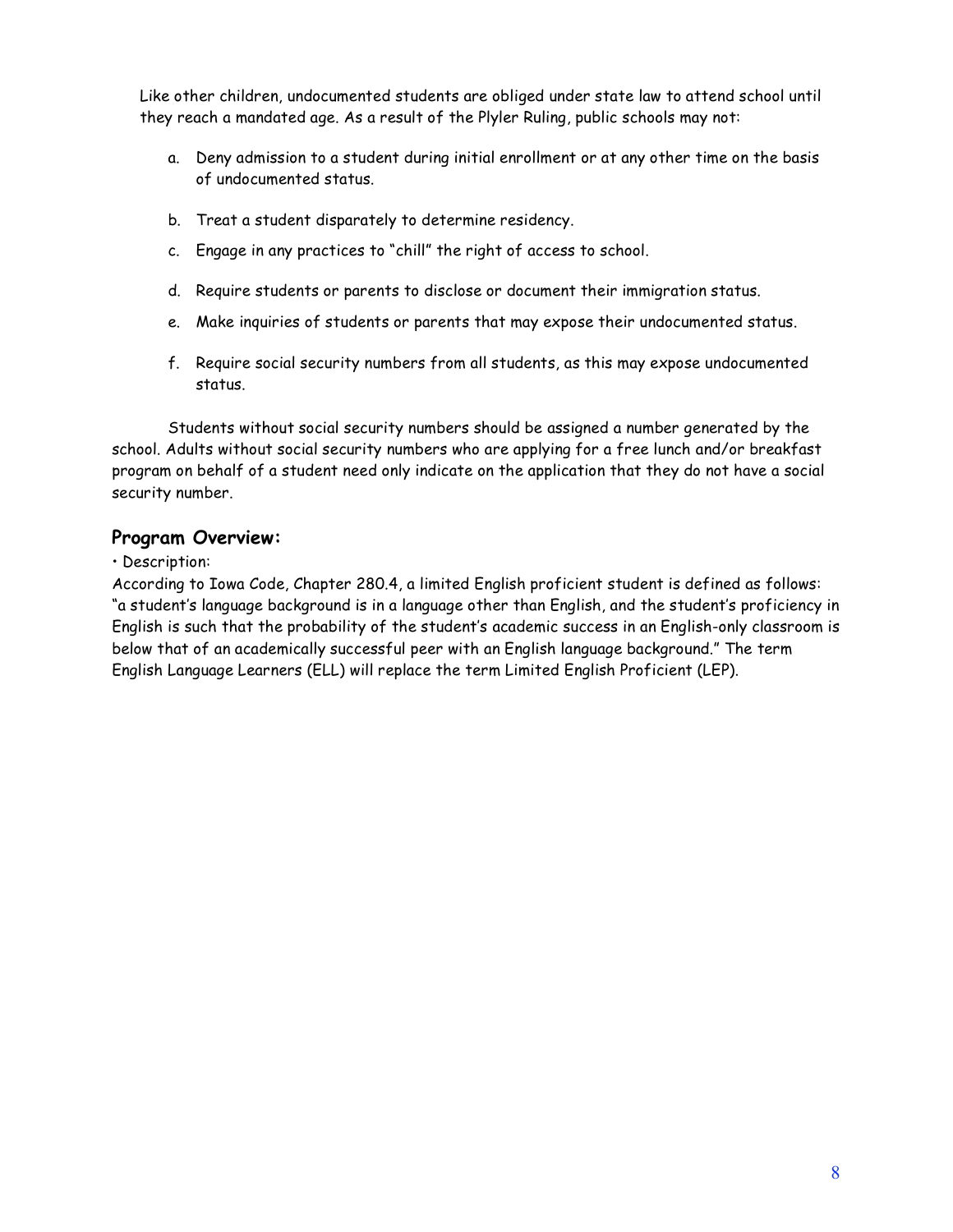#### **Objectives for Equal Educational Opportunities for Students Code No. Cal 500**

The board of directors intends to protect the rights of each student and promote the welfare of all students simultaneously.

Policies in this series are enacted to aid in providing quality experiences for students in all activities related to the educational program. It is the purpose of the board to provide opportunities for all students to become more useful and productive citizens as adults.

This series of the board policy manual is devoted to the board's goals and objectives for assisting the students of the school district in obtaining an education. Each student shall have an opportunity to obtain an education in compliance with the policies in this series.

It is the goal of the board to develop a healthy social, intellectual, emotional and physical self-concept in the students enrolled in the school district. Each student attending school will have the opportunity to use it and its education program and services as a means for self-improvement and individual growth. In so doing, the students are expected to conduct themselves in a manner that assures each student the same opportunity.

The board supports the delivery of the education program and services to students free of discrimination on the basis of race, color, sex, marital status, national origin, age, religion, or disability. This concept of equal educational opportunity serves as a guide for the board and employees in making decisions relating to school district facilities, employment, selection of educational materials, equipment, curriculum and regulations affecting students.

In the delivery of the education program, students shall treat the employees with respect and students will receive the same in return. Employees have the best interests of the students in mind and will assist them in school related or personal matters if they are able to do so. Students should feel free to discuss problems, whether school related or personal, with the guidance counselor or other employees.

Board policies, rules and regulations affect students while they are on school district property or on property within the jurisdiction of the school district; while on school owned and/or operated school or chartered buses; while attending or engaged in school activities; and while away from school grounds if misconduct will directly affect the good order, efficient management and welfare of the school district.

This section of the board policy refers to the term "parents" in many of the policies. The term parents for purposes of this policy manual shall mean the legal parents. It shall also mean the legal guardian or custodian of a student and students who have reached the age of majority or are otherwise considered an adult by law.

Inquiries by students regarding compliance with equal educational opportunity and affirmative action laws and policies, including but not limited to complaints of discrimination, shall be directed to the Affirmative Action Coordinator by writing to the Affirmative Action Coordinator, Denison Community School District, 819 North 16th Street, Denison, Iowa 51442; or by telephoning (712) 263-2176.

Inquiries by students regarding compliance with equal educational opportunity and affirmative action laws and policies, including but not limited to complaints of discrimination, may also be directed in writing to the Director of the Region VII Office of Civil Rights, U. S. Department of Education, 10220 N. Executive Hills Blvd., 8th Floor, Kansas City, MO. 64153-1367, (816) 891-8156 or Iowa Department of Education, Grimes State Office Bldg., Des Moines, IA. (515)281-5294. This inquiry or complaint to the federal or state office may be done instead of, or in addition to, an inquiry or complaint at the local level.

Further information and copies of the procedures for filing a complaint are available in the school district's central administrative office and the administrative office in each attendance center.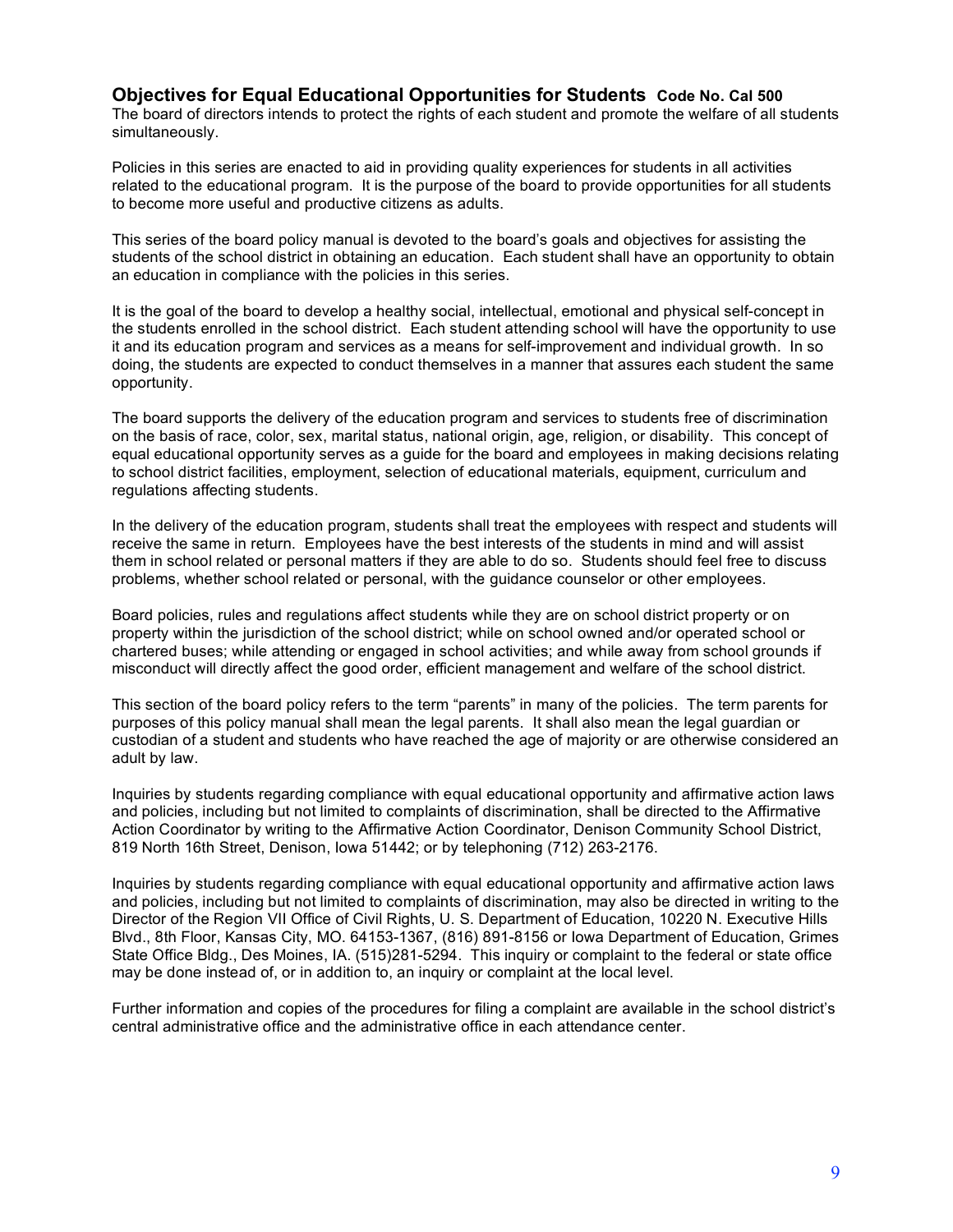## **TESOL PreK-12 English Language Profiency Standards**

Standard 1: English language learners **communicate** for **social, intercultural, and instructional** purposes within the school setting.

Standard 2: English language learners **communicate** information, ideas, and concepts necessary for academic success in the area of **language arts.**

Standard 3: English language learners **communicate** information, ideas, and concepts necessary for academic success in the area of **mathematics**.

Standard 4: English language learners **communicate** information, ideas, and concepts necessary for academic success in the area of **science**.

Standard 5: English language learners **communicate** information, ideas, and concepts necessary for academic success in the area of **social studies**.

#### **Climate Code No. Cal 101.01**

The school should be like a home: a respectful environment, which creates in its members a sense they belong and are cared for. The school should be the most friendly, exciting and inviting place in the community.

The most important characteristics of a desirable learning atmosphere are strong instructional leadership, quality teachers, a focus on academic learning, a safe, orderly drug free, and respectful climate, a schoolwide emphasis on basic skills and thinking, high teacher expectations of all students, and the continuous assessment of student progress.

Students must feel that if they make an effort they will succeed. Parental support and encouragement is important to student learning. Parents are their children's first and most influential teachers.

The amount of time students are actively and successfully engaged in learning strongly contributes to how much students learn. Student outcomes, learning activities, and assessment should be closely aligned. Students should learn in a nonsexist environment which is tolerant of cultural diversity, as they develop an understanding of our own cultural values.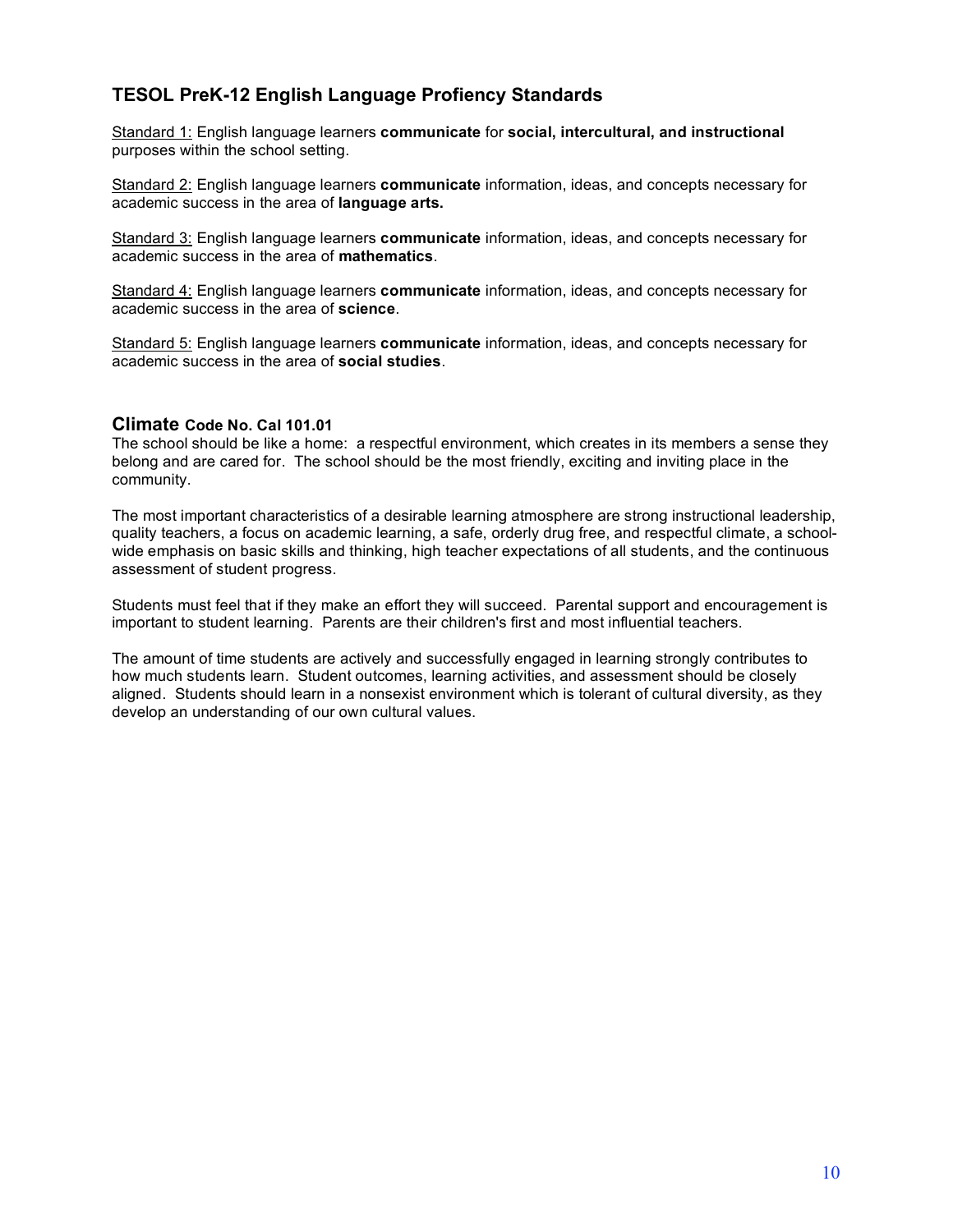## **Identifying ELL Students**

The graph below explains the process from the time a students enrolls in our building until they are placed in the ESL program.

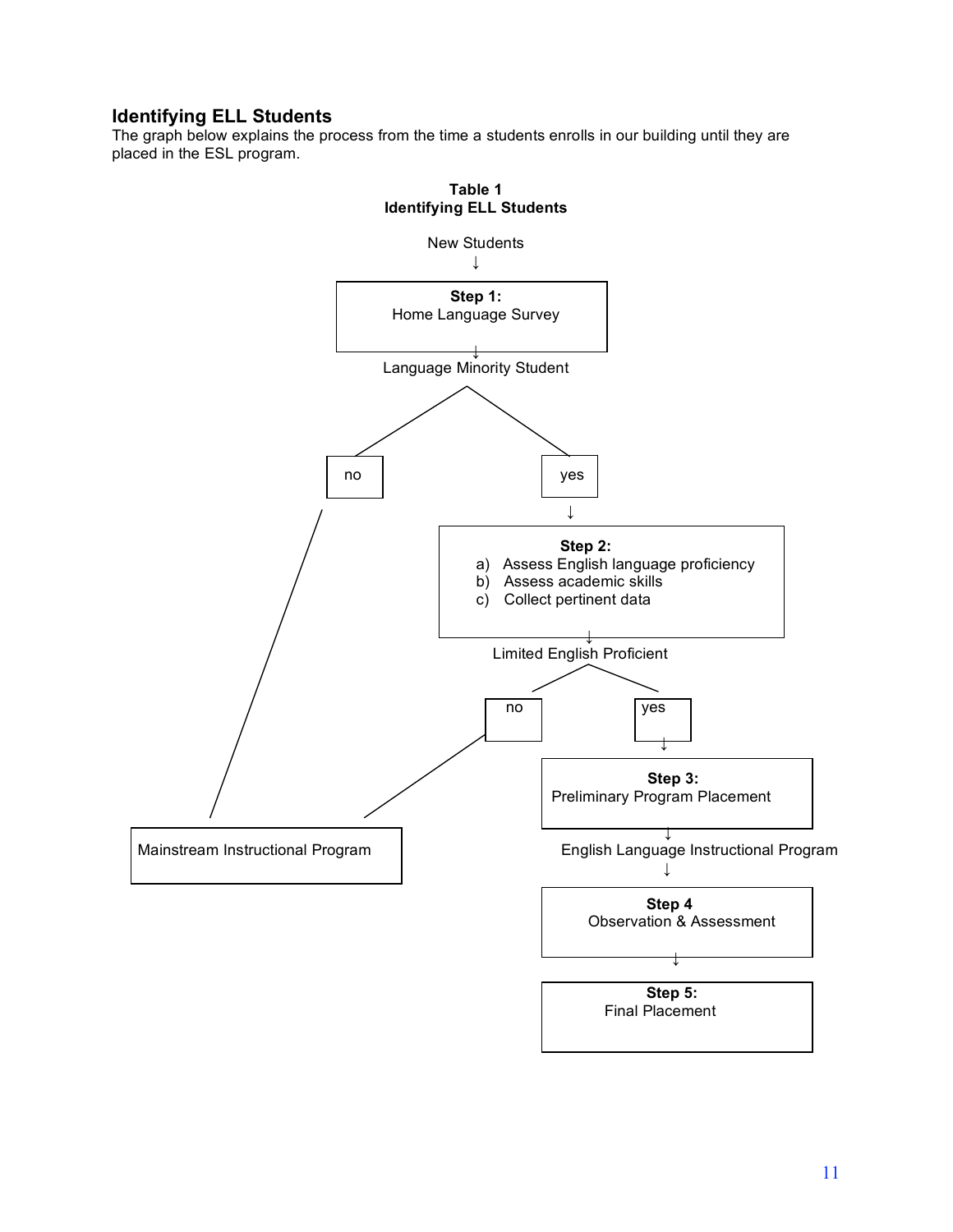## **Home Language Survey**

All students in the District are required to fill out a Home Language Survey. These should be given out with regular registration materials. (See appendix for a copy of the home language survey). If by examining the Home Language Survey it is evident that the student has a native language other than English see flow chart on the previous page. The survey is passed on to the building ESL teacher and will be kept on file.

#### **Placement**

As a result of the home language survey, testing occurs during the first 30 days of school or within the first two weeks the student has arrived. Students are tested in three domains (if appropriate) oral, reading, and writing and are placed appropriately within the program.

#### **IPT (Idea Profiency Test) Proficiency Levels**

| <b>Beginning Level</b>   | <b>Intermediate Level</b>           |
|--------------------------|-------------------------------------|
| NES: Non-English Speaker | <b>LES: Limited English Speaker</b> |
| NER: Non-English Reader  | LER: Limited English Reader         |
| NEW: Non-English Writer  | <b>LEW: Limited English Writer</b>  |

**Beginning Level Intermediate Level Fluent English Proficient** FES: Fluent English Speaker FER: Fluent English Reader FEW: Fluent English Writer

#### **ELDA (English Language Development Assessment) Proficiency Levels**

#### **(Won't be know until results are received from spring assessments.)**

#### **Parent Notification**

- Parents will be notified in writing of their child's eligibility for the ESL program.
- Parents will be provided IPT or ELDA assessment scores.
- Parents will be notified when their child is moved to the transitional stage or exited from the ESL program.

See appendix for parent notification letters.

#### **Denison Elementary School**

Movement within the ESL program

- Kindergarten  $5<sup>th</sup>$  Grade All students will receive accommodations in the classroom with the help of the ELL strategist in cooperation and collaboration with the regular education teacher to provide strategies and support in instruction. Other areas of support from the strategist may include differentiating assignments and assessments, and grading. Each regular education teacher will be expected to have the strategist in their classroom throughout the year. In collaboration with the strategist, the teacher will decide in what area they would like to be supported (Science, Social Studies, Writing, Math, etc.). The strategist will assist the teacher in finding appropriate materials to help provide differentitated instruction for all of the students in the classroom. The classroom teacher will incorporate the strategies into their daily routines and curriculum.
- $2<sup>nd</sup> 5<sup>th</sup>$  Grades Any student who scores a level A or B on the IPT oral test (Grades K-6) qualifies for newcomers. When the student scores level C on the IPT oral test, they will no longer receive instruction in the newcomers class. Students should not stay in newcomers if they have been in the United States for more than 1 ½ years. The teacher will be provided with the following assessments when the students leave the newcomer classroom: alphabet recognition and sounds (upper and lower case), number recognition, oral and written counting, 220 dolch word list, 50 written sightwords, a writing prompt, and a running record.

**Curriculum** Grading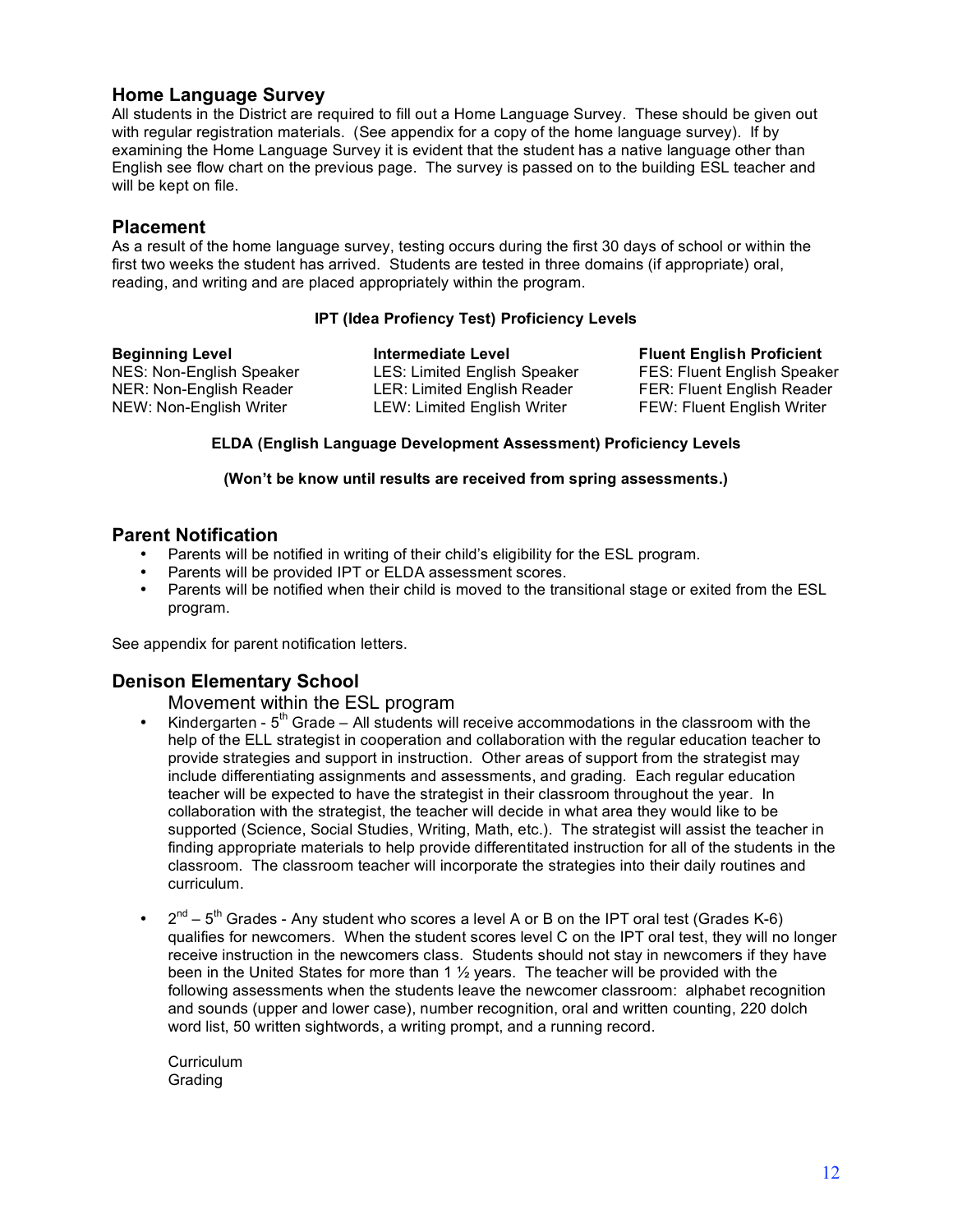## **Denison Middle School (future goal)**

Movement within the ESL program

- Newcomer students will qualify by scores of a Level A or B for 6th grade and Level A for 7th and 8th grade from the IPT oral tests.
- Level C scores for 6th grade and Level B scores for 7th and 8th grade from IPT oral tests will qualify for English Language Development (ESL Language Arts).
- Any 6th grade student who scores a Level D or higher on the IPT oral test will have an Individual Language Art class with accommodations, which is collaboratively taught with an ESL teacher. Any 7th or 8th grade student who scores a Level C or higher on the IPT oral test will have an Individual Language Art class with accommodations, which is collaboratively taught with an ESL teacher.
- ELL students will be in all individualized or regular core classes with the collaborative support provided by the classroom and ELL teacher, with the exception of Language Art classes.
- The ESL teacher or tutor will reinforce and support content material from the curriculum areas.

Curriculum Grading

#### **Denison High School**

Movement within the ESL program

- ESL I newcomers and low beginners (first year non-native English speakers) at oral level A or less as measured by IDEA IPT II oral test. Students receive English language instruction for half of each day and attend general education classes the other half (i.e. math, PE.,excluding language arts). They receive accommodations in these classes.
- ESL II intermediate and high beginners (2nd year non-native English speakers) at oral level A/B as measured by IDEA IPT II oral test. Students receive English language instruction for half of each day and attend general education classes the other half of the day (excluding language arts). They receive accommodations in these classes.
- ESL III intermediate students (3rd year non-native English speakers) at oral level B/C as measured by IDEA IPT II oral test, in the high non-English reader (NER) or the limited English reader (LER) range, and the limited English writer (LEW) range as measured by IDEA IPT III reading and writing tests. Students receive English language instruction in the areas of writing (ESL Writing III) and reading (ESL Reading). Students receive a tutoring class to help with understanding of and learning or material presented in general education courses, primarily language arts courses. All other courses are general education courses, including language arts.
- ESL IV high intermediate students (4th year non-native English speakers) at oral level C/D as measured by IDEA IPT II oral test, in the limited English reader (LER) range and thelimited English writer (LEW) range as measured by IDEA IPT III reading and writing tests. Students receive English language instruction in the area of writing, especially academic writing skills (ESL Writing IV) and reading (ESL Reading). Students receive a tutoring class to help with understanding and learning material presented in general education courses, primarily language arts courses. All other courses are general education courses, including language arts.
- Tutoring Only Advanced ESL students at high LES/LER/LEW range or FES/CER/CEW range. These students receive a tutoring class to assist with understanding and learning material presented in general education courses, particularly language arts. All other courses are general education courses, including language arts.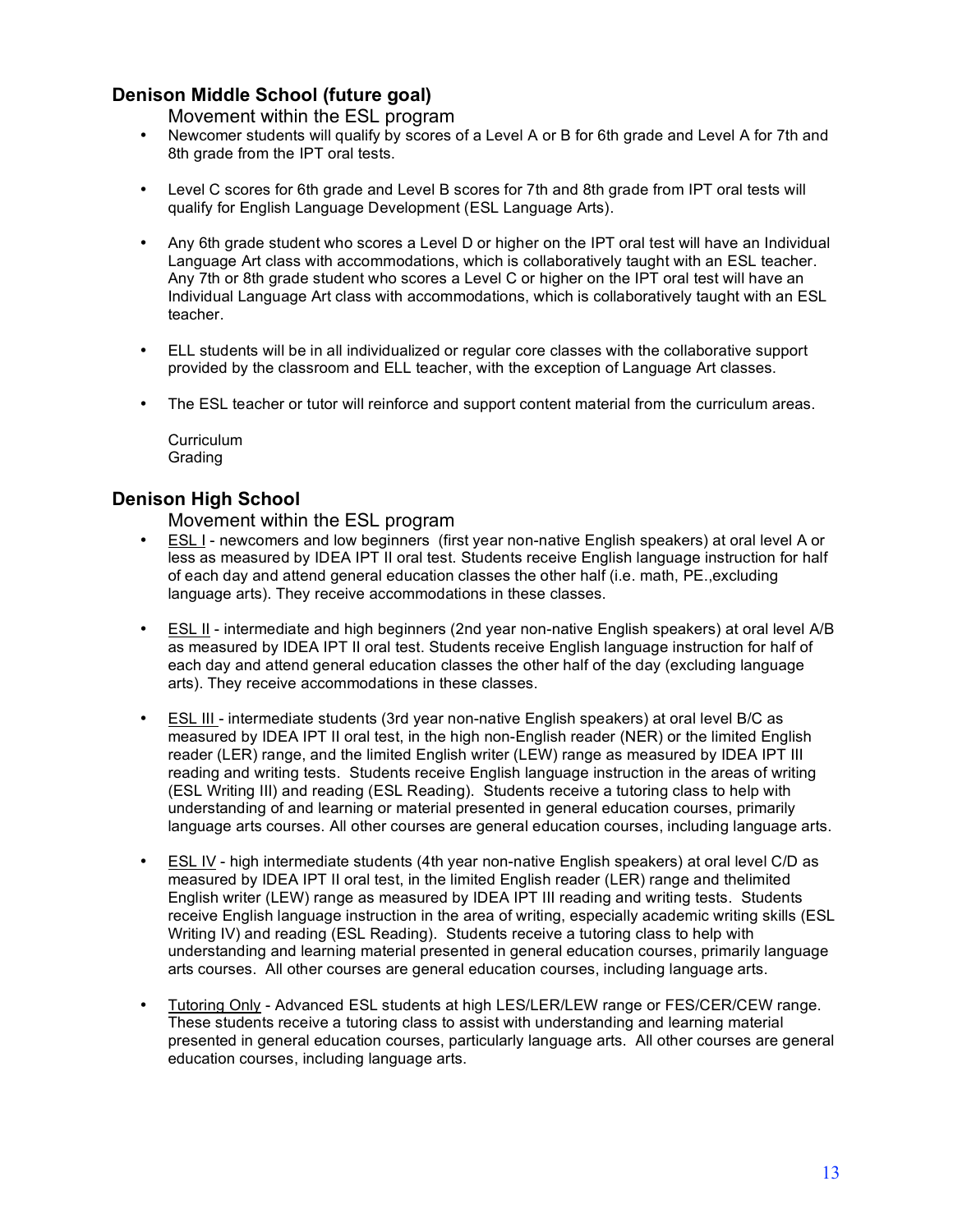#### ESL/Improvement Courses

- ESL Reading/Reading Improvement individualized, for any student whose reading level in English is 6th grade or below (particularly ESL III's and IV's and some Tutor Only's) to improve comprehension and vocabulary skills.
- ESL Writing IV/Writing Improvement for students who need to learn and practice academic writing skills, specifically in regards to writing research papers - note taking, paraphrasing, paragraph structure, organization, research skills, etc.
- ESL Math/Math Improvement partly individualized course to introduce math vocabulary (ESL I's) and basic math skills to those students who have not learned basic math skills.
- ESL Basic Science 1 semester course to introduce basic science terms and concepts to ESL students who began their US education at the high school level (ESL II's and lll's).
- ESL Basic Social Studies 1 semester course to introduce basic social studies terms and concepts (US. history, geography) to ESL students who began their US education at the high school level (ESL II's and III's).

**Curriculum** Grading/Credit

Credits counting towards graduation will be given to ELL students enrolled in any ESL class.

#### **Transitional Stage/Trial Mainstreaming**

This is how a student moves to the transitional stage:

• Students may not move to the transitioned stage until proficient in all components of the ELDA.

• Performance in the classroom is comparable to native English speaking students at grade level. Students will be in the transitional stage for a minimum of 2 years before being considered for exiting the program. Students in the transitional stage are still considered ELL students and eligible for funding.

A trial period of mainstreaming will be completed for each student transitioning from the program. This period is for those students who have demonstrated that they are able to participate in many activities that involve English as the only medium of instruction. The purpose of this trial period is to give the student an opportunity to "try out" an all English classroom without any English Language Learner instruction. When this trial period proves successful, the student will be mainstreamed into the classroom setting with no language support services and will be exited from the ESL program.

Having met all of the transition criteria, the student will be placed in the transitional stage. The student will also be monitored by the ESL staff. During the transition period, ESL Staff will review the student's progress by examining his or her grades every semester and consult with the student's content area teachers, and the student where appropriate, if a need arises. If the student does not meet the minimum requirements to pass the course of make satisfactory progress in class due to the language difficulty, the student may need to re-enroll in the ESL Program in order to receive the necessary extra supports.

## **Exit Criteria**

Students will be exited from ESL based on the criteria below.

- Students must score proficient on all components of the ELDA.
- Students must score proficient  $(40<sup>th</sup>$  percentile or above) on ITBS/ITED's.
- Students must have a sustainability of success (2 years during transitional/trial mainstreaming stage) in regular education classroom without support services.

Once this criteria has been met the parents will be notified in writing. See appendix for parent letter. Exited students are no longer considered ELL students.

#### **Staffing Responsibilities**

**ELL Coordinator Responsibilities (K-12)**

- Oversees and directs the District's delivery of ELL services.
- Collaborates and coordinates with classroom and ELL teachers.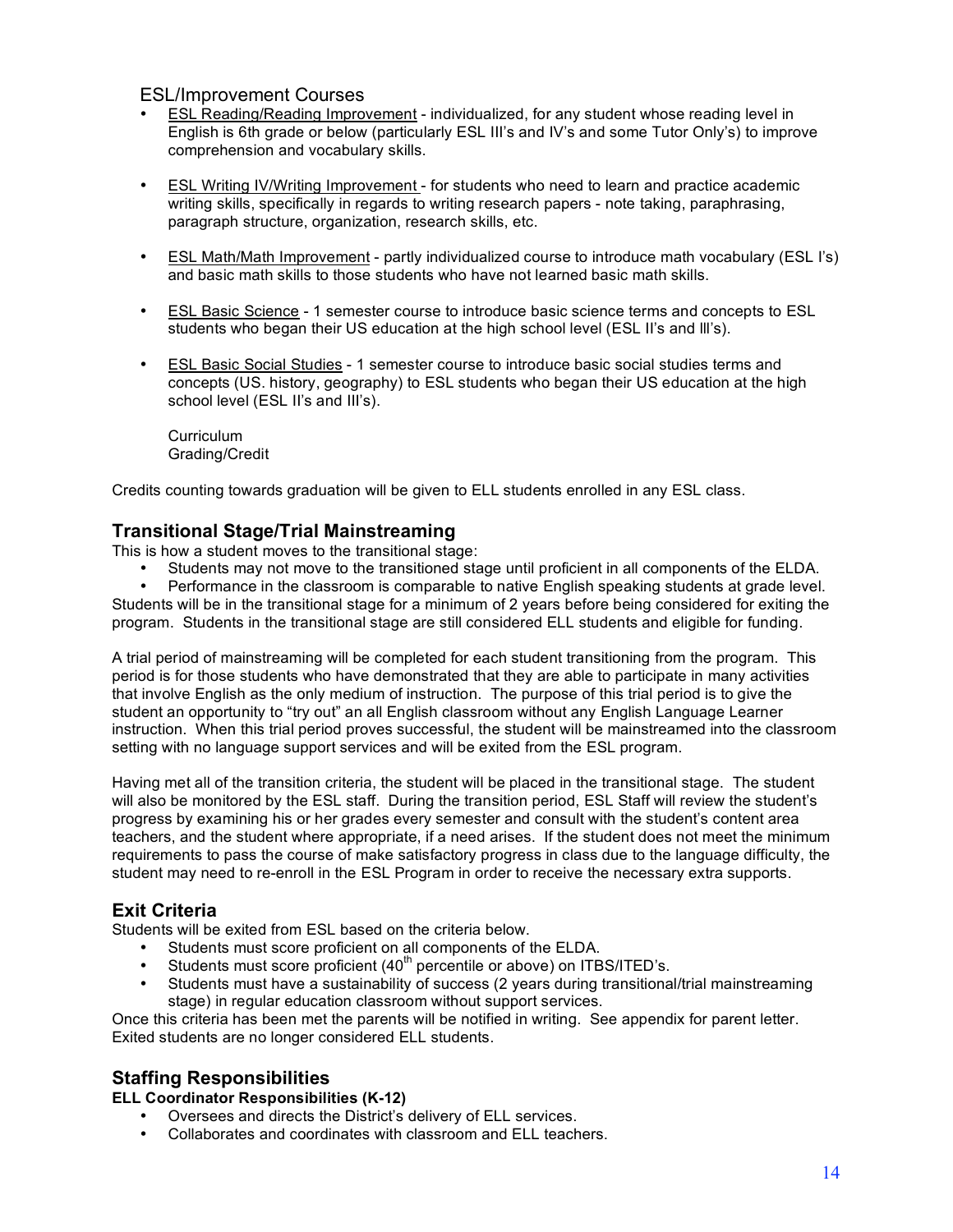- Coordinates with School Improvement Coordinator and provides opportunities for training for ELL and classroom teachers and associates.
- Provides instructional materials and resources to content and ELL teachers as requested.
- Provides support to ELL and classroom teachers in differntiating instruction.
- Collects and submits data.
- Provides communication between administration and ESL teachers.
- Communicates with ESL teachers
- Problem Solver
- Advocates for students, teachers,
- Grants
- Scheduling/Proper placement/ appropriate accommodations for the BEST INTEREST for STUDENT

#### **ELL Staff Responsibilities**

- Provides instruction to English Language Learners in speaking, listening, reading and writing English, and American culture.
- Coordinates instruction and student needs with general education teachers.
- Assists in providing teachers resources and instructional matierals to meet needs of all students.
- Provides information about student progress to general education teachers.
- Maintains an ELL student roster.
- Supervises teacher associates assigned to the program.
- Completes language proficiency assessments and assist with accommodations with district assessments.
- Maintains ELL student records.
- Follows entry, exit, and transitional procedures.
- Acquires or maintains an ESL endorsement.

#### **Classroom or Content Teachers**

- Follows list of recommended accommodations/stratgies provided by ESL teachers.
- Coordinates and collaborates with ESL teachers.
- Promotes cultural awareness and understanding of diversity.
- Provides instructions and instructional materials to meet the needs of all students in the classroom.
- Utilizes associates to reinforce content to ELL students.
- Provides materials to associates (notes, overheads, text, etc.) to aid them in reinforcement of skills and content.

#### **ELL Tutors or Associates**

- Attends training as provided by the district.
- Reports to ESL teachers
- Reinforces content and skills taught by the classroom or ESL teacher.
- Assists teacher in the classroom as needed.
- Becomes familiar with content of areas they are required to assist in.

#### **Translators/Interpreters**

- Maintains confidentiality.
- Interprets or translates accurately and completely without omitting, modifying, condensing, or adding anything.
- Maintains impartiality by not interjecting personal opinions or biases.
- Understands the boundaries of the professional role and monitors own personal agenda.
- Knows own limits by not interpreting or translating beyond his/her training, level of experience, and skills.
- Demonstrates professionalism by clearly understanding his/her role and refrains from delivering services that are not part of that role.
- Attends training as provided by the district.
- Signs the Interpreter Confidentiality Agreement found in the appendix.

## **Record Keeping**

Every student in the ESL Program should have a record on file containing the following: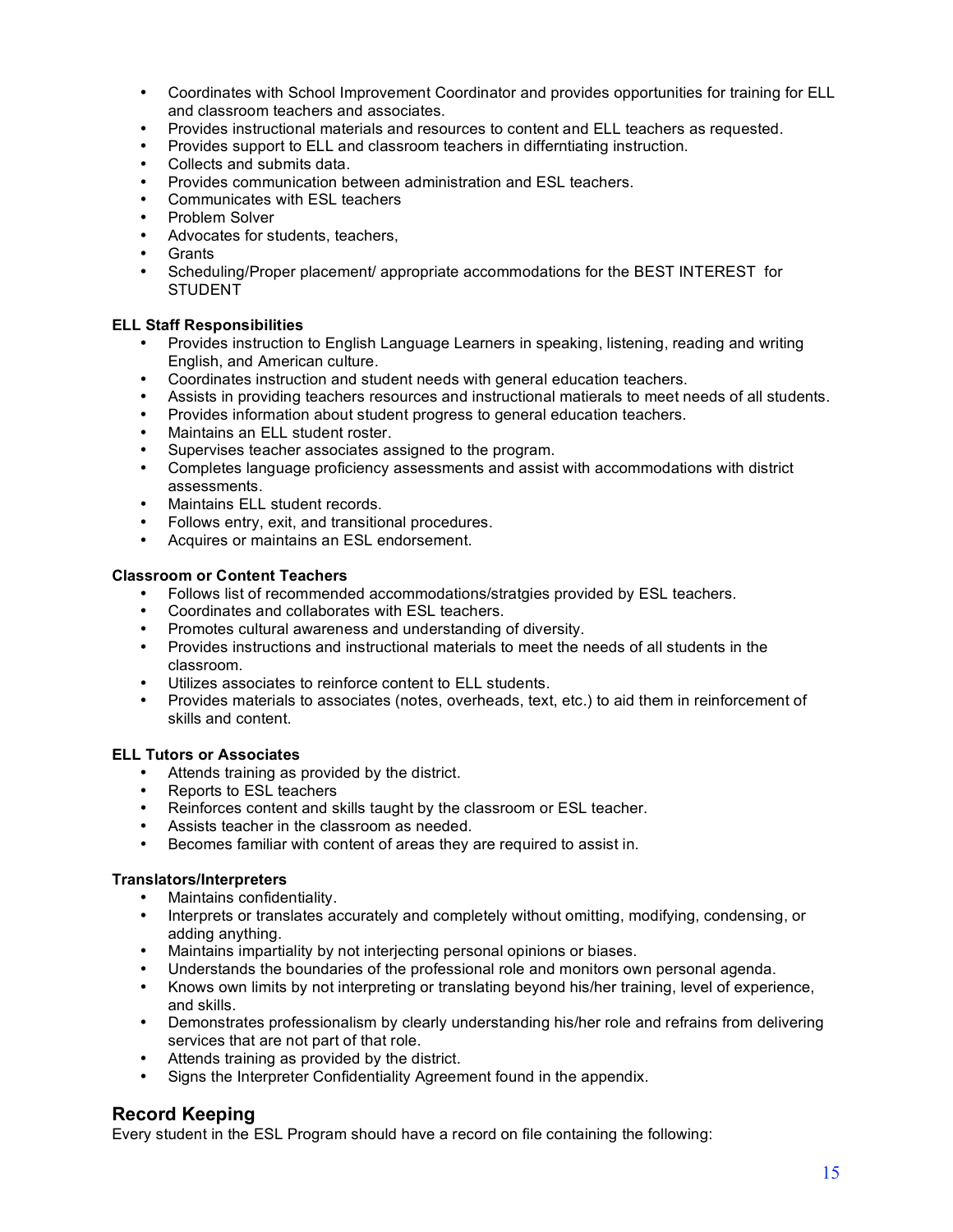- Home Language Survey
- English Language Proficiency Assessments
	- IPT Placement Scores/test booklets ELDA writing sample/results
- Spanish Language Proficiency Assessments (if applicable)
- Copies of Parent Notification Letters
- Initial interview if available
- Math assessment (High School)
- Gates McGinite (Middle School & High School)

These records should be kept by the ESL teacher and be on file in the building the student attends. Upon transfer outside the district, a copy of this file will be placed in the cumulative folder.

#### **Assessments**

- ELL students will be included in the district wide assessments per state policy using the *Guidelines for the Inclusion of English Language Learners in your District-wide Assessment Program*.
- ELL students will be assessed on a yearly basis in each of the domains of language proficiency (speaking, listening, reading, writing) using the test recommended by the state.

#### **Testing Accommodations for ELL students**

What is an accommodation? It is a change to help "level the playing field" for students who receive it by neutralizing the effect of language proficiency in order to demonstrate their academic achievement. Several options are listed below, but by no means is this an all inclusive list.

#### **Standardized Testing (ITBS & ITED)**

- No time limit
- Read to student (NOT the reading comprehension or vocabulary test)<br>• Provide alternate test setting
- Provide alternate test setting
- Use of bilingual dictionaries

#### **Classroom Assessments**

- Read to students
- No time limit
- Bilingual dictionaries
- Informal observations
- Allow for responses in other forms (draw pictures, orally, phrases, etc.)
- Use language free objectives to assess content objectives in math

#### **Problem Solving**

Section 300.532 Evaluation procedures were amended to (1) require that assessments of children with limited English proficiency must be selected and administered to ensure that they measure the extent to which a child has a disability and needs special education, and do not, instead, measure the child's English language skills.

• Notification in the child or parent's native language must be used in the prior procedural safeguards notice and evaluation sections of IDEA (Sections 614 and 615).

Excerpts from the Iowa Administrative Rules of Special Education **(February 2000)**

- 281-41.49(1) Materials. The tests and other evaluation materials:
	- a. Are provided and administered in the individual's native language or other mode of communication, unless it is clearly not feasible to do so. Materials and procedures used to assess an individual with limited English proficiency are selected and administered to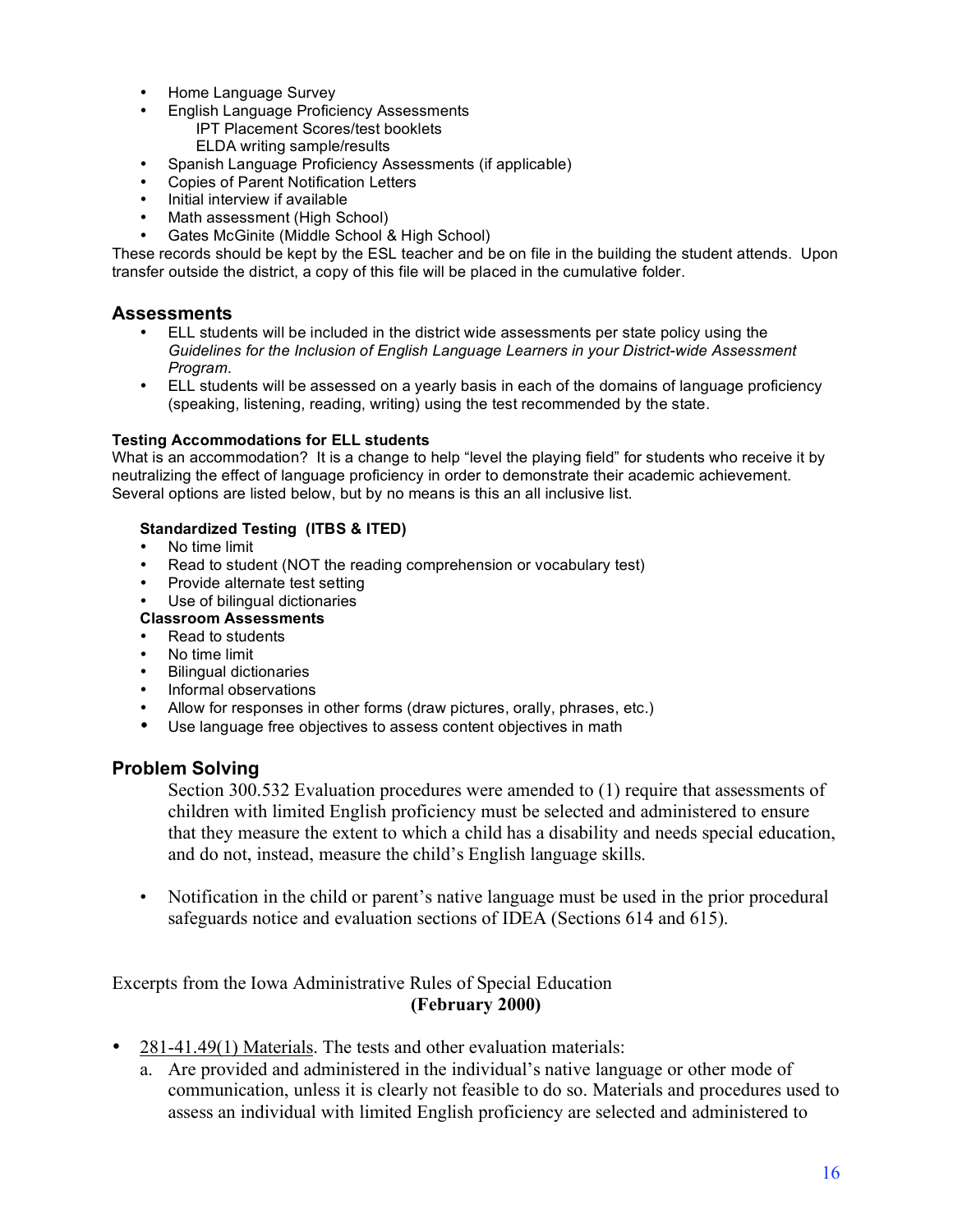ensure that they measure the extent to which the individual has a disability and needs special education, rather than measuring the individual's English language skills.

- b. Have been validated for the specific purpose for which they are used.
- c. Are administered by trained and knowledgeable personnel in accordance with any instructions provided by the producer of the tests.
- d. Are technically sound and assess the relative contribution of cognitive and behavioral factors, in addition to physical or developmental factors.
- 41.49(4) Nondiscriminatory. The tests and other evaluation materials are selected and administered so as not to be racially or culturally discriminatory.
- 41.50(2) Factors. An individual shall not be determined to be an eligible individual if the determinant factor for the decision is a lack of instruction in reading or math, or limited English proficiency.
- 41.56(2) Criteria for determining the existence of a learning disability 2.b. The team may not identify an individual as having a learning disability if the discrepancy between ability and achievement is primarily the result of a visual, hearing or motor impairment; a mental disability; a behavior disorder; or environmental, *cultural*, or economic disadvantage.

#### Problem Solving Procedures

The *Iowa Administrative Rules of Special Education* 41.48(2) outlines the requirements and needs for general education interventions prior to considering placement in a special education program. These administrative rules describe collaborative activities that are well documented, measurable, and goal directed. Included under the requirements for general education interventions are communication with parents, collection of data related to the presenting problem, intervention implementation, and systematic progress monitoring to measure intervention effects.

ELLs may present a unique and often difficult challenge to the classroom teacher. It is important to know and understand that ELL/culturally diverse students have legal rights and that best practices must be implemented when working with them. IDEA '97 and Section 504 of the *Rehabilitation Act of 1973* provide safeguards for all disabled students. These acts protect students from discrimination while ensuring that they are not categorized as having a disability if the student's problems are rooted in environmental differences, cultural differences, or economic disadvantage. In addition, best practices in education should guide program development for students who have been identified as having, or are considered to have, a disability that impacts their progress in an educational setting.

WHAEA problem solving procedures focus on how to resolve difficulties that students are experiencing. These procedures apply to all students and problems. To understand how best to help ELLs, information is collected from teachers, parents, and others who have knowledge of the students' skills and needs. This information is used to: first, determine what specific skills the students have to develop to be successful in school; and second, to design a plan that will assist them. ELLs' progress is measured frequently to determine if the teaching strategies are effective for the students. Decisions regarding educational programs will be based on the results of data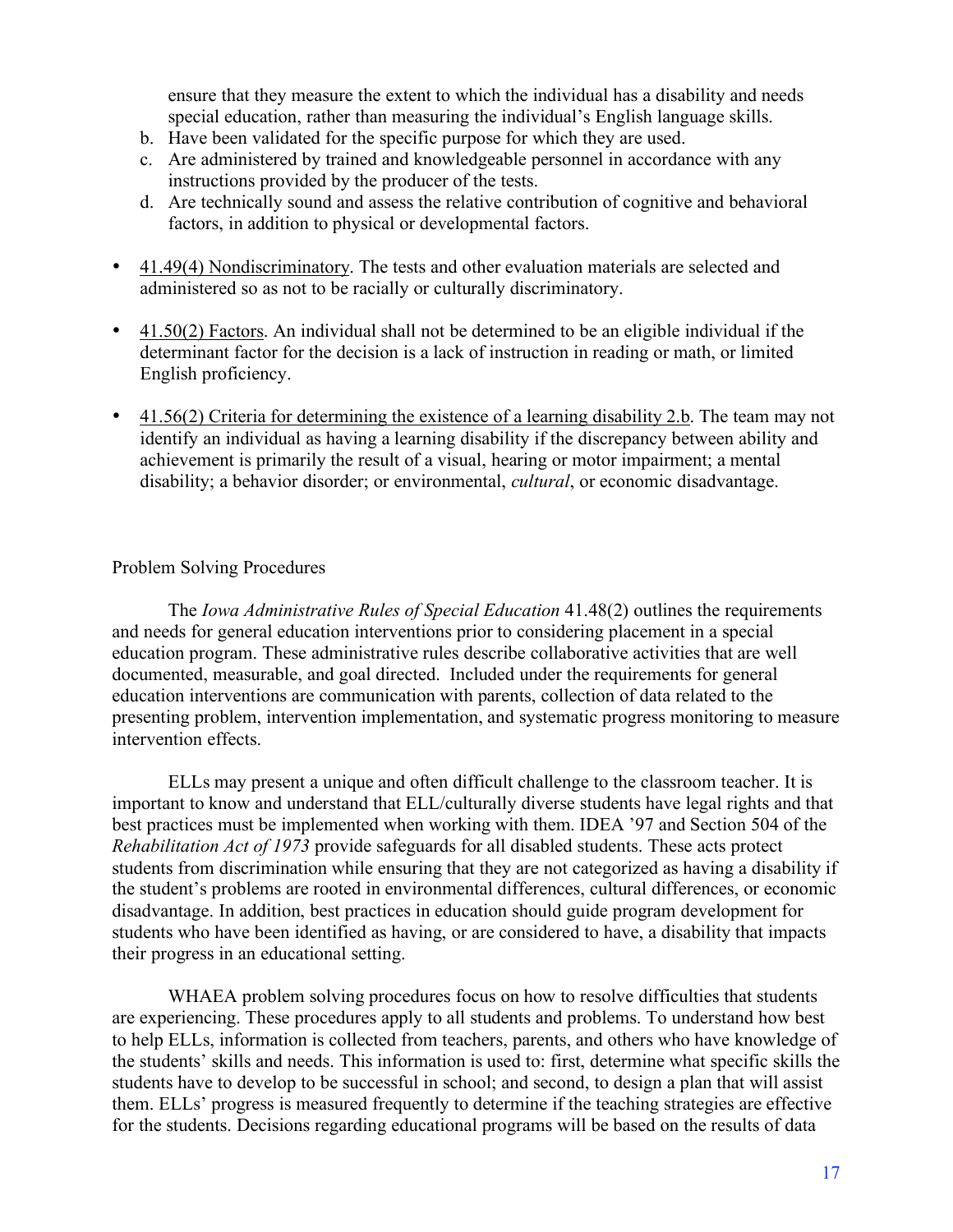collected during interventions **and by comparison of the students' progress to their ELL peer group.**

When considering the needs of English Language Learner students and culturally diverse students, the following general guidelines should be considered through the general education intervention, assessment, and programming process:

- 1. Lack of proficiency and skills in English does not, in itself, make students eligible for special education.
- 2. An individual who lacks English language skills is different from an individual with a language disorder.
- 3. Oral fluency in English is not a true indication of the overall English language skills necessary for academic success.
- 4. Students may be eligible for both ELL and special education services if the students have been appropriately assessed.
- 5. There is no such thing as a "culture fair" or "culture-free" test.
- 6. All tests given in English are tests of English language proficiency, regardless of their content.
- 7. Learning styles are determined on an individual basis and by the culture of the students.
- 8. Culturally-based behaviors may appear to suggest special education needs.
- 9. Parents of English Language Learner students and culturally diverse students may have a different perception of school from parents of traditional, non-ELLs.
- 10. Parents and family members of all ethnic groups have valuable information about the students to share when planning an appropriate educational plan.

English Language Learner and culturally diverse students must be involved in the Response to Intervention (RTI) problem solving process before being considered as candidates for special education evaluation and eligibility. This process may involve one or more levels of the RTI procedure and should include the collection of data (Student Data Form) about the student's culture, experiential and educational background, language proficiency, current curriculum, instructional interventions and accommodations that have been implemented, behavior and adaptive skills, academic progress, and data driven intervention information with progress monitoring data.

Parents play a significant part in providing information that is valuable in the RTI process. The services of an interpreter may be necessary to assist in communication between parents and school staff in order to acquire accurate information about the student. In addition to the parents, the RTI team should include WHAEA personnel (school psychologist, educational consultant, school worker, and speech/language pathologist) as well as those people who have knowledge that will be of value in the assessment process such as the ELL teacher, interpreters, instructional aides, classroom teachers, counselor, school nurse, and building administrator. The team approach facilitates the integration of linguistic, cultural, and educational information. Any decisions about the student's educational program (accommodations in ELL or regular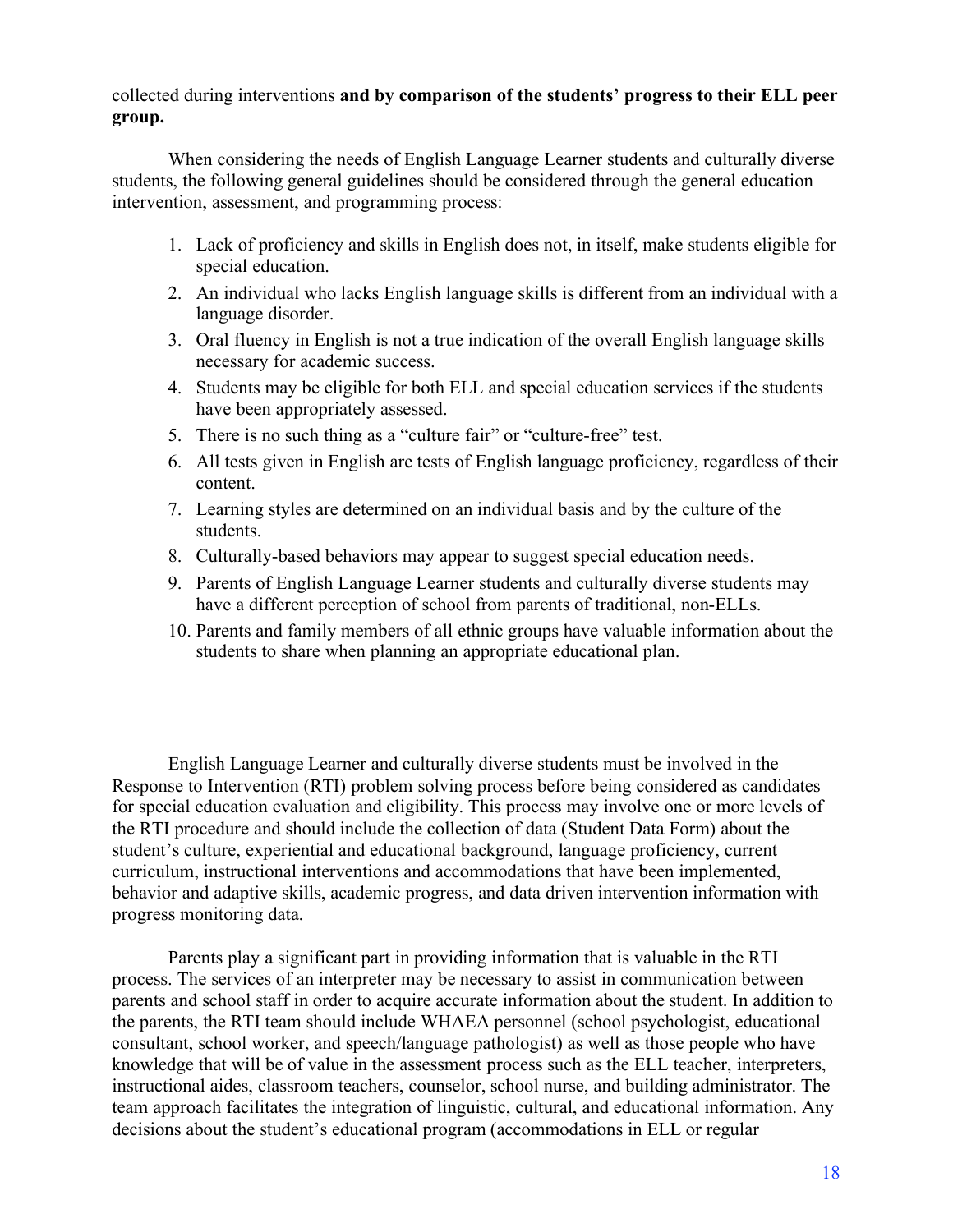education, or the development of a special education program) must be based on the shared information, discussion, and brainstorming of the RTI team.

The use of the RTI process is vital in determining if an ELL student's difficulties are a result of language/cultural differences or due to innate learning problems or emotional/behavioral issues.

Prior to involving AEA staff in the RTI procedure, problem solving should have already begun at the building level. The building level process should include a description of the difficulty the student is experiencing. Determination should be made as to the appropriateness and effectiveness of the curriculum and instructional methods for ELLs, and the student's problem **should be validated in both the first and second languages**. At this stage of the problem solving process, materials and methods should be developed, adopted, and modified to fit ELL needs; concepts and vocabulary should be taught in context, and ELL services should be provided as appropriate to the language acquisition level of the student. The following flow chart can be used to clarify this pre-AEA referral process.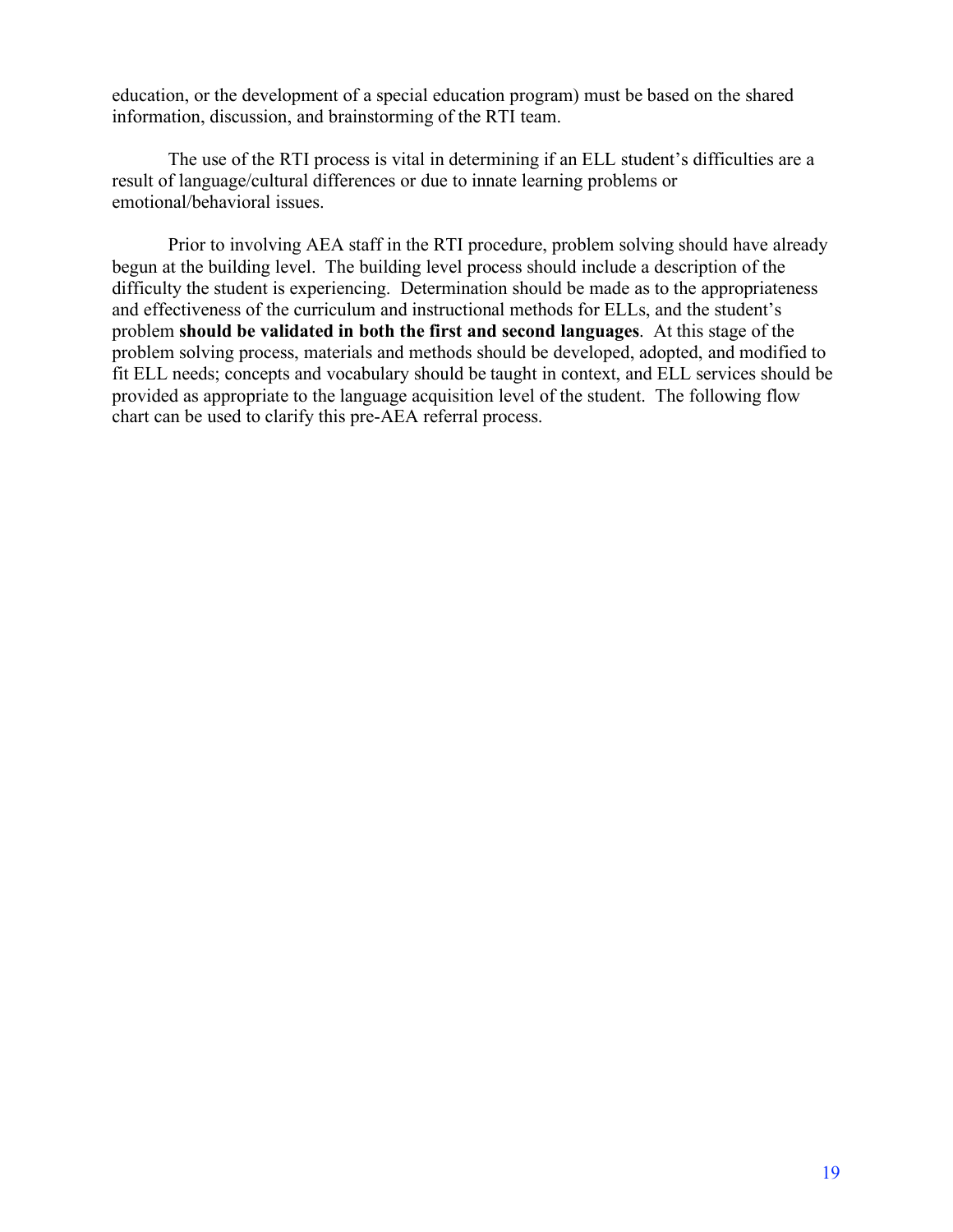

Adapted from Garcia and Ortiz. (1988). *Preventing Inappropriate Referrals of Language Minority Students to Special Education.*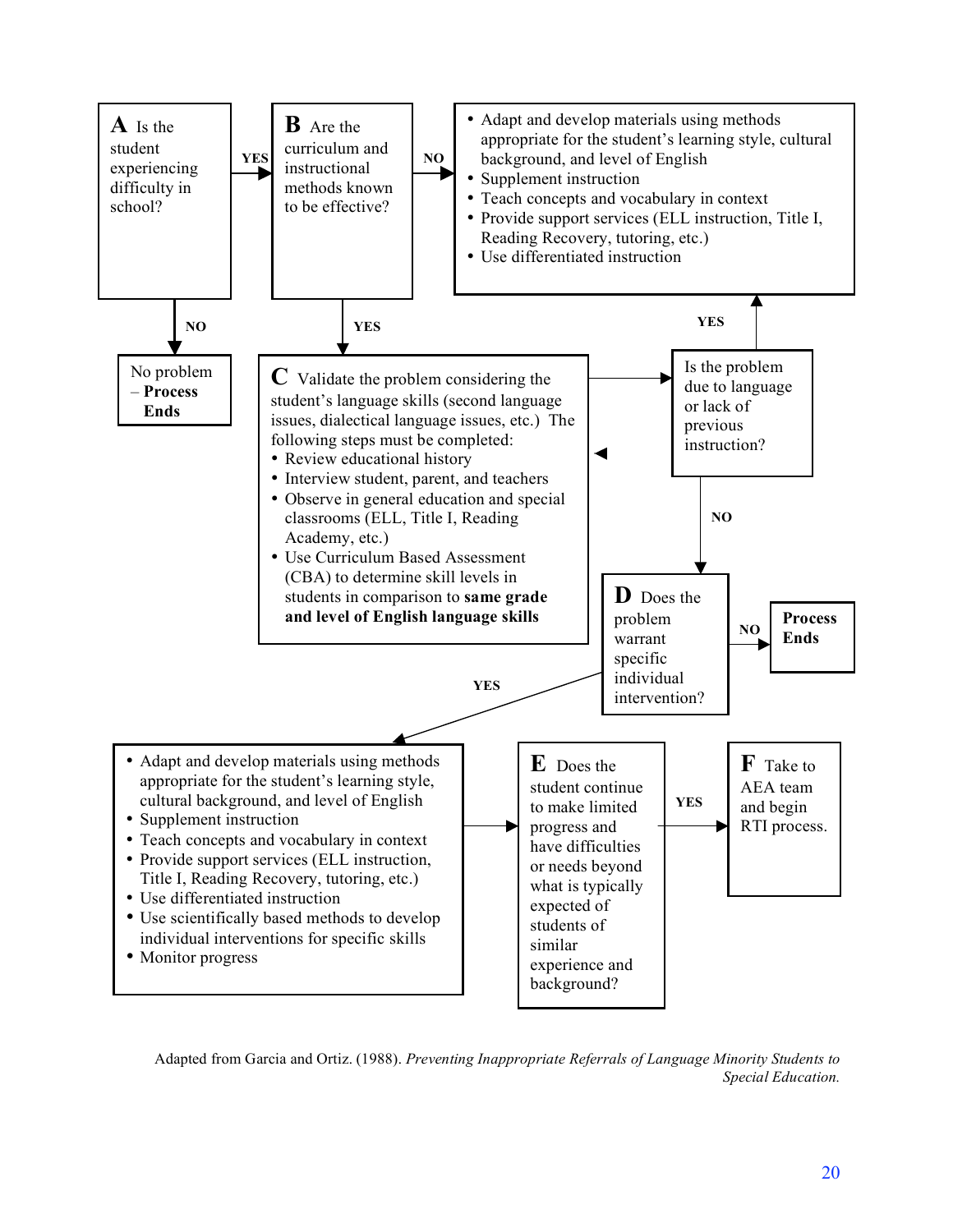## **Level I**

WHAEA involvement in problem solving begins at Level I of the Response to Intervention (RTI) procedure. Level I identifies concerns about a student. Educators (usually the classroom teacher) meet with the WHAEA team to complete the Response to Intervention (RTI) Form, define the student's difficulty, and assign a service coordinator (the WHAEA team member who is responsible for following the student until a final determination is made regarding the types and kinds of services the student needs to be successful in school). Parents must be informed of the concern by the educator, and it is important that they meet with the service coordinator and the educator to discuss possible solutions for the student's difficulty. Level I in the RTI process is geared toward resolving the student concern with minimal intervention and may include information gathering, collaboration with outside agencies, referral to another agency, and informal interventions. Data gathered at this level should include information about the student's developmental and experiential background, curriculum based assessment of academic skills, district-wide assessment information (i.e., ITBS, ITED, DIBELS, etc.), individual academic assessment information, and current services that are being provided. Sample RTI forms for data gathering can be found at the end of this section.



21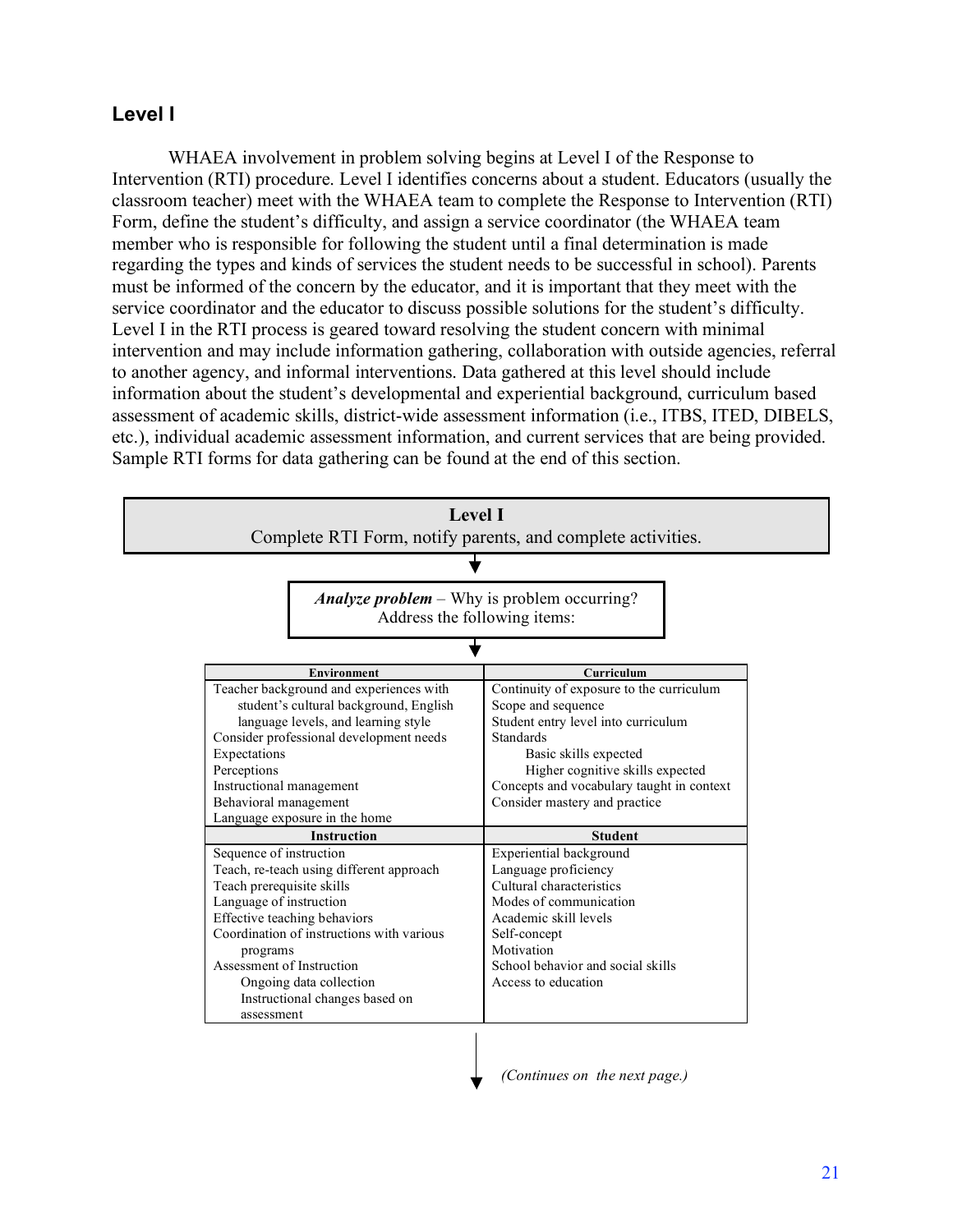

## **Level II**

The second level in the Response to Intervention (RTI) procedure includes individual interventions. These interventions must conform to the *Iowa Administrative Rules of Special Education* (41.48(2)(b). The *Rules* require that Local Education Agencies (LEAs), in conjunction with Area Education Agencies (AEAs), shall attempt to resolve presenting problems prior to evaluation for special education. These efforts include:

- 1. Documentation of general education interventions
- 2. Teacher consultation with special education personnel (support and/or instructional)
- 3. Measurable, goal directed attempts to resolve problems
- 4. Communication with parents
- 5. Collection of data related to the presenting problem or behaviors of concern
- 6. Intervention design and implementation
- 7. Systematic progress monitoring

A formal written intervention plan will be developed during Level II. The collection of data is related to the nature of the problem and the information needed to design interventions. Activities at this level may include, but are not limited to, direct intervention assessment, development of a support plan involving brief intensive interventions by Local Education Agency (LEA) or WHAEA personnel, a short-term instructional intervention by an LEA teacher, referral to outside agencies, a Functional Behavior Assessment (FBA), use of Positive Behavior Supports (PBS), or the development of a Behavior Intervention Plan (BIP).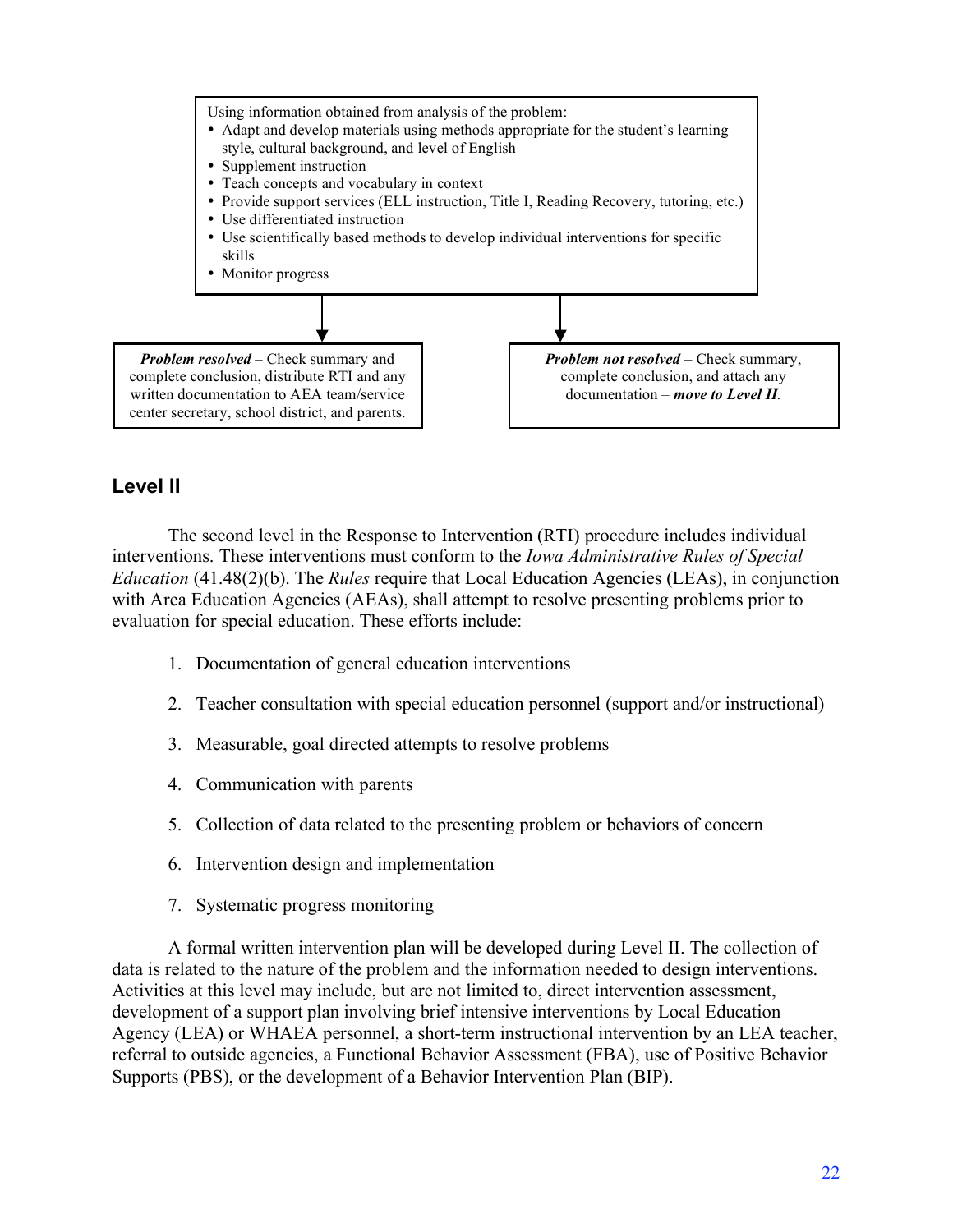In the event that WHAEA staff are carrying out direct intervention assessment or are providing services to a student through a formal written intervention plan, **informed** consent from the parents must be obtained by WHAEA Special Education/LEA Personnel. Furthermore, parent involvement is an essential part of the Level II process with regard to development of the intervention/assistance to the student.

Interventions at Level II are expected to be data driven and will include progress monitoring. The results of the intervention(s) are to be graphed following data driven intervention procedures. A flowchart has been developed to clarify the RTI Level II procedure.

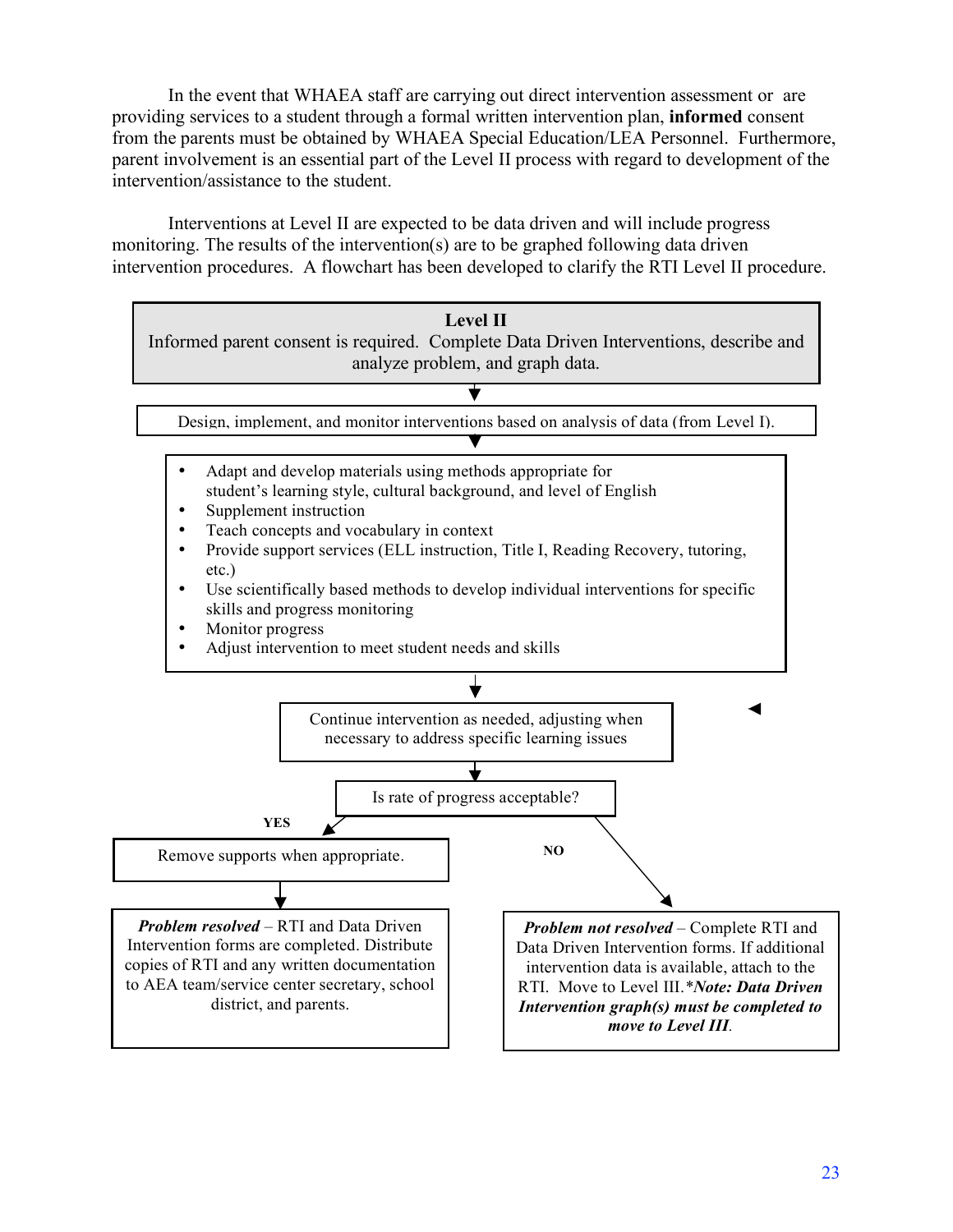## **Level III**

If student difficulties persist, the Response to Intervention (RTI) procedure moves to the third level. At Level III a full and individual evaluation will be initiated for the following reasons:

- 1. The referring problems have been shown to be resistant to interventions or interventions have been ineffective.
- 2. The interventions have required substantial effort to continue.
- 3. A full and individual evaluation has been requested by the parents.

When systematic problem solving is used by an AEA in its process, the *Iowa Administrative Rules of Special Education* (41.47 (3) a-e) requires that the activities carried out in Level II must include:

- 1. Description of the problem
- 2. Data collection and problem analysis
- 3. Intervention design and implementation
- 4. Progress monitoring
- 5. Evaluation of intervention effects

The purpose of the full and individual evaluation is to determine the educational interventions that are required to resolve the presenting problem, behaviors of concern, or suspected disability. Information from Level I and Level II efforts are used, along with additional assessment activities, to assist in identifying effective interventions for a student experiencing difficulties. Assessment tools must be recognized as valid and reliable instruments that focus on data collection directly relevant to the evaluation process.

Parental consent is required for a full and individual evaluation. Procedural safeguards are afforded to the parents, assessment results are documented in written reports, and a written plan (Individual Education Plan/IEP) is developed for students who are eligible for and in need of special education.

#### **Level III**

- The full and individual evaluation form must be completed and signed by the parent.
- A special education rights booklet is given to and explained to the parents (a qualified interpreter must be used with non-English speaking parents).
- Check results of Level III at completion of the evaluation.
- Close the file by attaching the Data Driven Intervention graph(s) to the RTI along with any other documentation.
- Turn the RTI in to the team/service center secretary.
- The report will also be turned in to the secretary.
- The team secretary will distribute the RTI along with a report to the AEA, district file, and parents.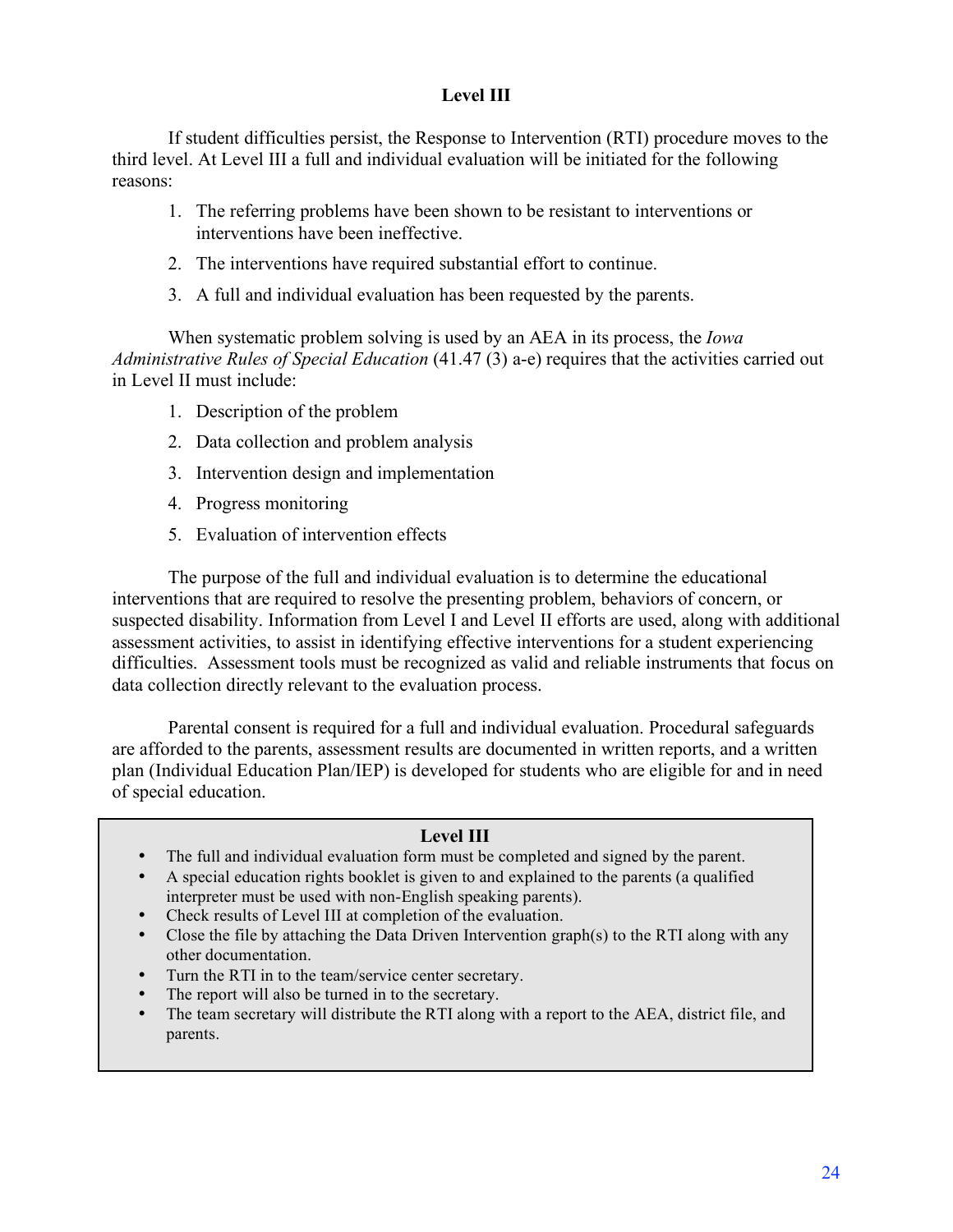#### **Program Evaluation/Modification**

The ELL program will be reviewed annually and updated based on student needs, achievement data, and feedback from teachers. See appendix for ELL District Self Study Guide.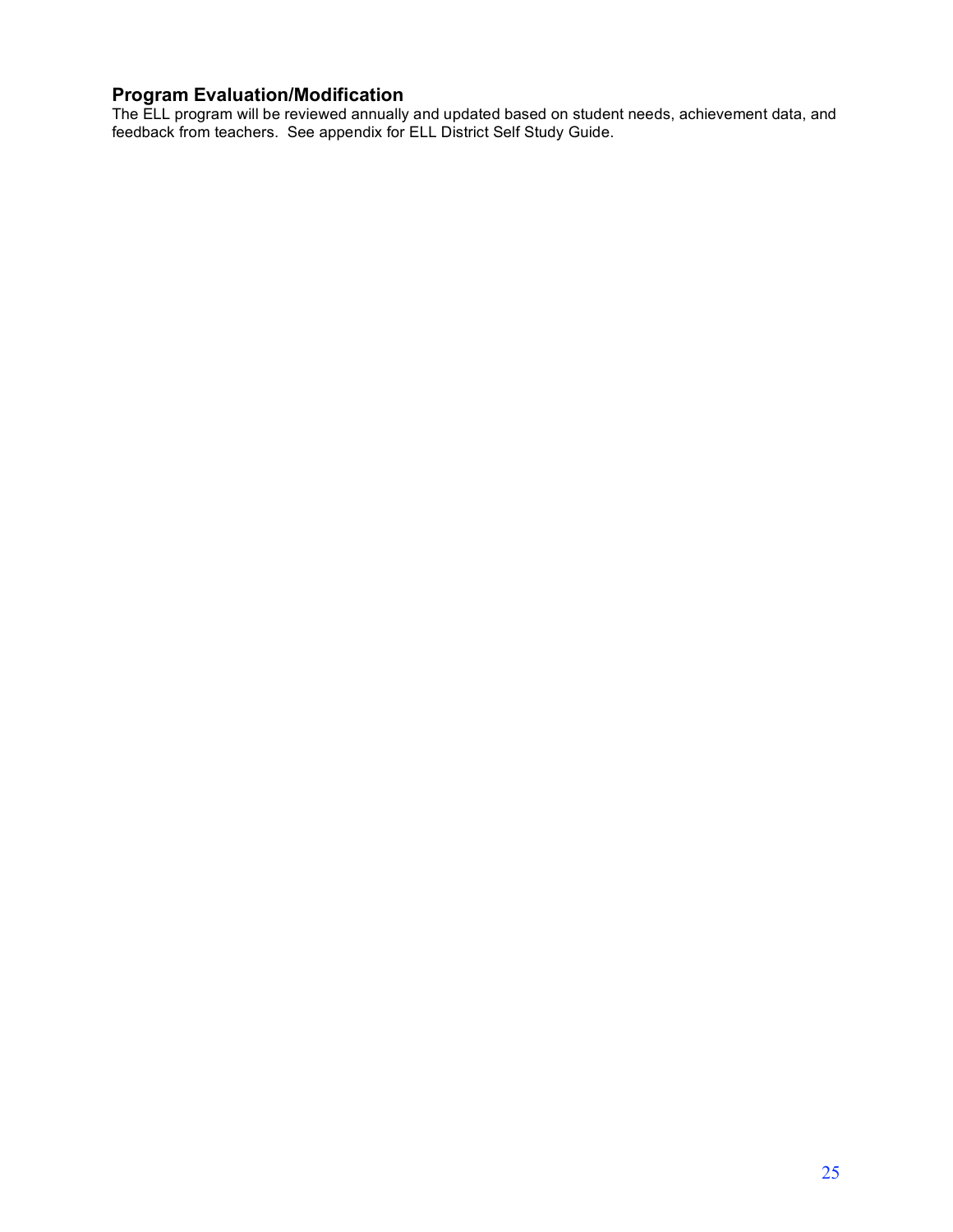## **DISTRICT SELF-STUDY GUIDE**

This Guide is designed to provide the district/building with a comprehensive overview of its practices and procedures. Please mark the answer by each statement that best describes your school district. In this district self-study guide, the term English Language Learners (ELLs) will be used instead of Limited English Proficiency (LEP). For definitions of terms please see attachments.

## **IDENTIFICATION**

| 1. The district has a procedure to identify all students who have a       |     |                |
|---------------------------------------------------------------------------|-----|----------------|
| primary or home language other than English.                              | Yes | N∩             |
| Please attach a copy of the procedures.                                   |     |                |
| 2. District staff is knowledgeable of the procedures for identifying      | Yes | N <sub>0</sub> |
| students who have a primary language other than English.                  |     |                |
| 3. School/district staff that works directly with parents and students in | Yes | N <sub>0</sub> |
| the identification of students, who have a primary of home                |     |                |
| language other than English, speak and understand the appropriate         |     |                |
| $language(s)$ .                                                           |     |                |
| 4. Documentation regarding each student's primary or home language        | Yes | Nο             |
| is maintained in student's file.                                          |     |                |

## **ASSESSMENT AND EVALUATION**

| 5. The district assesses on a yearly basis the <b>English language proficiency</b><br>of all students identified as having a primary home language other than | Yes | <b>No</b> |
|---------------------------------------------------------------------------------------------------------------------------------------------------------------|-----|-----------|
| English in the four language areas (oral/speaking, reading, writing, and<br>listening).                                                                       |     |           |
|                                                                                                                                                               |     |           |
| 6. The district conducts language proficiency assessments for students who                                                                                    |     |           |
| have a primary or home language other than English, using:                                                                                                    |     |           |
| 6a. Formal assessments (e.g., tests).                                                                                                                         | Yes | No.       |
| Name of test(s)                                                                                                                                               |     |           |
| used:                                                                                                                                                         |     |           |
| 6b. Informal assessments (e.g., teacher interviews, observations).                                                                                            | Yes | No        |
| 7. Students who have a primary or home language other than English are                                                                                        |     |           |
| assessed for language proficiency in their primary or home language.                                                                                          | Yes | No        |
| 8. The district has developed procedures to determine the effectiveness                                                                                       |     |           |
| of its informal assessment procedures.                                                                                                                        | Yes | <b>No</b> |
|                                                                                                                                                               |     |           |
| Please attach a copy of it.                                                                                                                                   |     |           |
| 9. The district has determined the level of English-language proficiency                                                                                      |     |           |
| at which students are considered English proficient.                                                                                                          | Yes | <b>No</b> |
|                                                                                                                                                               |     |           |
| Please attach copy of description.                                                                                                                            |     |           |
| 10. The district assesses ELL academic skills in relation to their grade or age                                                                               |     |           |
| level.                                                                                                                                                        | Yes | <b>No</b> |
|                                                                                                                                                               |     |           |
| Name(s) of instrument(s) used to assess ELL academic skills:                                                                                                  |     |           |
|                                                                                                                                                               |     |           |
|                                                                                                                                                               |     |           |
| 11. ELL who have been in the U.S. for 3 consecutive years are tested in                                                                                       | Yes | No        |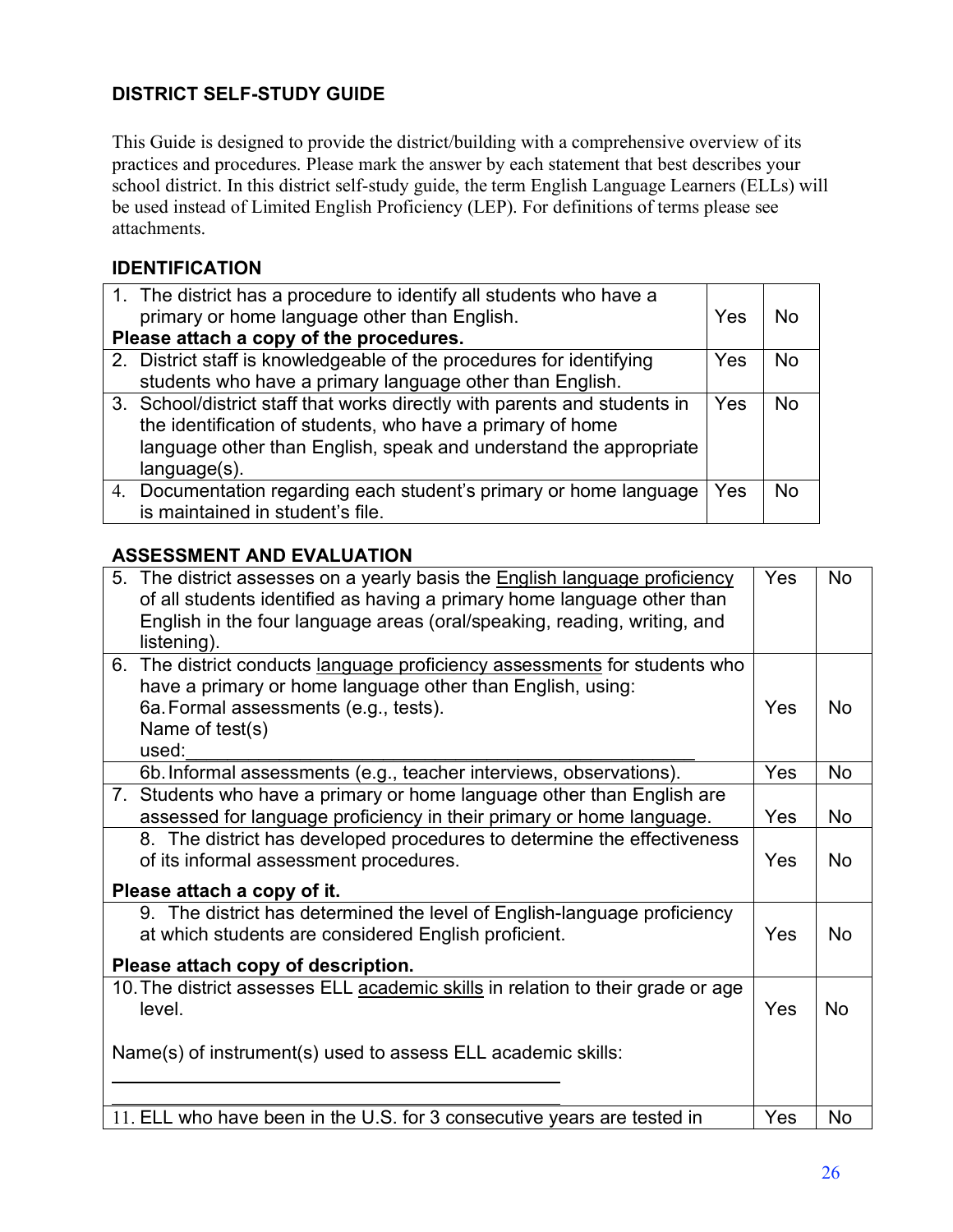| English in reading/language arts.                                                                                                                                                   |     |     |
|-------------------------------------------------------------------------------------------------------------------------------------------------------------------------------------|-----|-----|
| 12. The district assesses ELL in the language and form most likely to yield<br>accurate and reliable results.<br>Language(s) used: $\sqrt{ }$                                       | Yes | No. |
|                                                                                                                                                                                     |     |     |
| 13. The district uses the "Guidelines for the Inclusion of English Language<br>Learners in Your District-wide Assessment Program" or similar<br>documents to guide decision-making. |     | No. |
| 13a. Total number of ELL included in your district wide assessment                                                                                                                  |     |     |
| 13b. Number of ELL included in the district wide assessment with                                                                                                                    |     |     |
| $\cdot$ NO                                                                                                                                                                          |     |     |
| accommodations                                                                                                                                                                      |     |     |
| • With                                                                                                                                                                              |     |     |
| accommodations                                                                                                                                                                      |     |     |
| Please attach documentation on accommodations used.                                                                                                                                 |     |     |
| Number of ELL NOT included in your district-wide assessment.<br>13c.                                                                                                                |     |     |
| 14. The district has established qualifications for individuals who administer                                                                                                      |     |     |
| language or academic assessments to ELL.                                                                                                                                            | Yes | No  |

## **PROGRAM (**e.g., ESL, Bilingual, etc.)

| 15. Programs are available for ELL at each grade level.                      | Yes | <b>No</b>      |
|------------------------------------------------------------------------------|-----|----------------|
| 16. There are no substantial delays (e.g., more than 30 days) in placing ELL |     |                |
| into an appropriate educational program.                                     | Yes | N <sub>o</sub> |
| 17. There is coordination of curriculum between teachers for ELL and         |     |                |
| teachers in the regular program.                                             | Yes | <b>No</b>      |
| 18. ELL in the high school program earn credits toward graduation.           | Yes | <b>No</b>      |
| 19. Instructional materials are adequate to meet the English language and    |     |                |
| academic needs of ELL.                                                       | Yes | <b>No</b>      |
| 20. Parents are involved in the process of placing ELL in an appropriate     |     |                |
| educational program.                                                         | Yes | <b>No</b>      |
| 21. The district has a system to evaluate the success of their ELL program.  |     |                |
| Please attach a copy of the description of the evaluation plan.              | Yes | <b>No</b>      |
|                                                                              |     |                |
| 22. Label the program(s) at each level or attach a copy of description.      |     |                |

| $=$ $=$ $\frac{1}{2}$ $\frac{1}{2}$ $\frac{1}{2}$ $\frac{1}{2}$ $\frac{1}{2}$ $\frac{1}{2}$ $\frac{1}{2}$ $\frac{1}{2}$ $\frac{1}{2}$ $\frac{1}{2}$ $\frac{1}{2}$ $\frac{1}{2}$ $\frac{1}{2}$ $\frac{1}{2}$ $\frac{1}{2}$ $\frac{1}{2}$ $\frac{1}{2}$ $\frac{1}{2}$ $\frac{1}{2}$ $\frac{1}{2}$ $\frac{1}{2}$ $\frac$ |              |                   |                       |  |
|-----------------------------------------------------------------------------------------------------------------------------------------------------------------------------------------------------------------------------------------------------------------------------------------------------------------------|--------------|-------------------|-----------------------|--|
| Level                                                                                                                                                                                                                                                                                                                 | Program (See | Teachers with ESL | Paraprofessionals/aid |  |
|                                                                                                                                                                                                                                                                                                                       | definitions) | endorsement       | es                    |  |
| Elementary                                                                                                                                                                                                                                                                                                            |              |                   |                       |  |
| Middle school                                                                                                                                                                                                                                                                                                         |              |                   |                       |  |
| High school                                                                                                                                                                                                                                                                                                           |              |                   |                       |  |

## **STAFF**

| 23. The district has established qualifications for teachers who teach ELL.                                     | <b>Yes</b> | <b>No</b> |
|-----------------------------------------------------------------------------------------------------------------|------------|-----------|
| 24. The district has established qualifications that the teachers' aides and/or<br>paraprofessionals must meet. |            | <b>No</b> |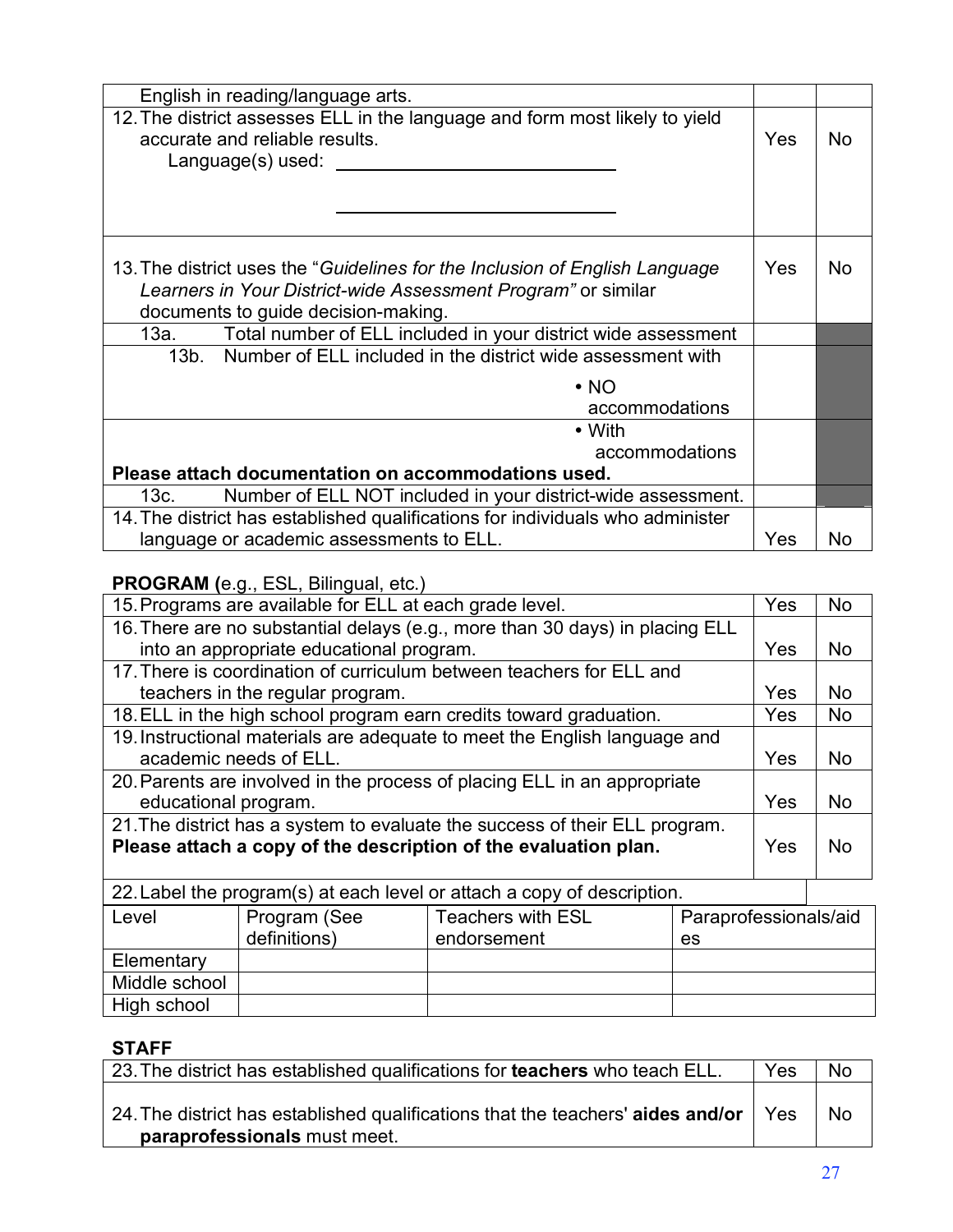| 25. The district has teachers with ESL endorsement to teach ELL.              | Yes | No  |
|-------------------------------------------------------------------------------|-----|-----|
| Number of ELL teachers?<br>25a.                                               |     |     |
| Number of teachers with ESL endorsement?<br>25b.                              |     |     |
| 26. The district provides high-quality professional development to classroom  | Yes | No. |
| teachers and other district personnel.                                        |     |     |
| Number of mainstream teachers that participated.<br>26a.                      |     |     |
| 26b.<br>Number of <b>ESL teachers</b> that participated.                      |     |     |
| Number of paraprofessionals/teacher aides that participated<br>26c.           |     |     |
| 27. The district provides training for interpreters and translators.          | Yes | No. |
| 28. Professional development activities are designed to improve instruction   | Yes | No. |
| and assessment of ELL; enhance teachers' ability to understand and use        |     |     |
| curricula, assessment measures, and instructional strategies for ELL; are     |     |     |
| based on scientifically based research; and are of sufficient intensity and   |     |     |
| duration to have a lasting impact on teachers' performance.                   |     |     |
| 29. Teachers of ELL are fluent in English and, when appropriate, in any       | Yes | No. |
| other language(s) used for instruction, including having written and oral     |     |     |
| communication skills.                                                         |     |     |
| 30. The district has provided training to staff who administer, evaluate, and |     |     |
| interpret the results of the assessment methods used.                         | Yes | N٥  |
|                                                                               |     |     |

## **EXIT CRITERIA**

| 31. The district has established an exit criterion.                               | Yes | <b>No</b> |
|-----------------------------------------------------------------------------------|-----|-----------|
| Please attach a description of it.                                                |     |           |
| How many ELL exit the program after:                                              |     |           |
| 31a. less than 1 year                                                             |     |           |
| 31b. 1 to 3 years                                                                 |     |           |
| 31c.<br>3 to 5 years                                                              |     |           |
| 31d.<br>5 years or more                                                           |     |           |
| 32. The exit criteria ensures that ELL's can:                                     |     |           |
| Speak English sufficiently well to participate in the district's<br>32a.          | Yes | <b>No</b> |
| general educational program.                                                      |     |           |
| <b>Read English sufficiently well to participate in the district's</b><br>$32b$ . |     |           |
| general educational program.                                                      | Yes | <b>No</b> |
| Write English sufficiently well to participate in the district's<br>32c.          |     |           |
| general educational program.                                                      | Yes | <b>No</b> |
| <b>Comprehend English sufficiently well to participate</b><br>32d.                |     |           |
| (meaningfully) in the district's general educational program.                     | Yes | <b>No</b> |
| 33. The district monitors the academic progress of ELL who have exited the        | Yes | <b>No</b> |
| program.                                                                          |     |           |
| Average years of monitoring<br>33a.                                               |     |           |
| 34. The school district determines whether ELL are performing at a level          | Yes | <b>No</b> |
| comparable to their English-speaking peers?                                       |     |           |
| Please attach documentation (e.g., disaggregated results from ITP)                |     |           |
| 35. The district has established procedures for responding to deficient           | Yes | <b>No</b> |
| academic performance of ELL.                                                      |     |           |
| Please attach a copy of procedures.                                               |     |           |
|                                                                                   |     |           |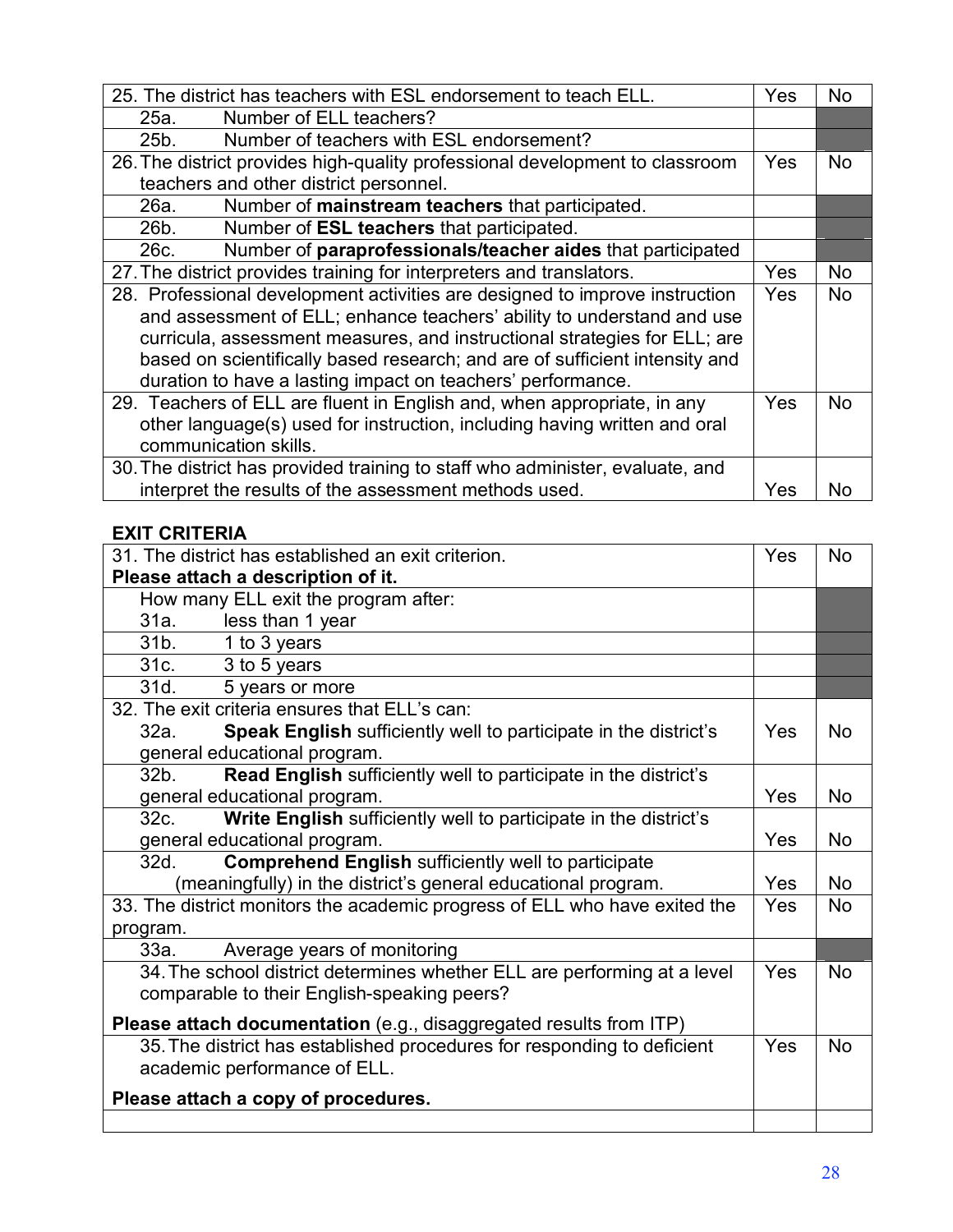| 36. ELL re-enter the alternative language program if they experience<br>academic difficulties in the regular program. |     | <b>No</b> |
|-----------------------------------------------------------------------------------------------------------------------|-----|-----------|
| Please describe under what conditions.                                                                                |     |           |
| 37. Achievements, honors, awards, or other special recognition rates of ELL                                           | Yes | <b>No</b> |
| are similar to those of their peers.                                                                                  |     |           |
| Percent of English-monolingual students in Talented and<br>37a.                                                       |     |           |
| Gifted programs                                                                                                       |     |           |
| Percent of ELL in Talented and Gifted programs<br>37b.                                                                |     |           |
| Percent of ELL in district<br>37c.                                                                                    |     |           |

## **PROGRAM EVALUATION**

|      | 38. The district conducts a formal evaluation of its program for ELL to |     | No             |
|------|-------------------------------------------------------------------------|-----|----------------|
|      | determine its effectiveness.                                            |     |                |
|      | Please attach a copy of the report.                                     |     |                |
|      | 39. The district disaggregates data of ELL.                             | Yes | No             |
| 39a. | grade retention                                                         | Yes | No             |
| 39b. | graduation                                                              | Yes | No             |
| 39c. | dropout rates                                                           | Yes | <b>No</b>      |
| 39d. | gender                                                                  | Yes | <b>No</b>      |
| 39e. | English proficiency                                                     | Yes | No             |
| 39f. | economically disadvantaged                                              | Yes | No             |
| 39g. | <b>ITBS/ITED achievement levels</b>                                     | Yes | N <sub>o</sub> |
| 39h. | multiple measures of academic achievement                               | Yes | No             |
|      | .                                                                       |     |                |

## **Please attach copies of disaggregated data**

## **EQUITABLE ACCESS**

| 40. The quality of facilities and services available to ELL are comparable to<br>those available to all other students.                                                            | Yes | <b>No</b> |
|------------------------------------------------------------------------------------------------------------------------------------------------------------------------------------|-----|-----------|
| 41. The quality and quantity of instructional materials in the program are<br>comparable to the instructional materials provided to all other students.                            | Yes | <b>No</b> |
| 42. ELL participate in classes, activities, and assemblies with all the other<br>students                                                                                          | Yes | <b>No</b> |
| 43. ELL have access to the full school curriculum (both required and elective<br>courses, including vocational education) while they are participating in<br>the language program. | Yes | <b>No</b> |
| 44. Counseling services provided to ELL are comparable to those available<br>to all other students.                                                                                | Yes | <b>No</b> |
| 45. ELL have opportunities for full participation in special opportunity<br>programs, (e.g., Gifted & Talented, Advanced Classes, Title I, Special<br>Education programs, etc.)    | Yes | <b>No</b> |
| 46. ELL are not segregated while taking their classes                                                                                                                              | Yes | <b>No</b> |
| 47. In general, ELL are integrated in classes such as P.E. music, arts, etc.                                                                                                       | Yes | <b>No</b> |

## **SPECIAL EDUCATION**

| 48. The district utilizes procedures for identifying ELL who may be in<br>need of special education services. Please attach copy. | Yes | <b>No</b> |
|-----------------------------------------------------------------------------------------------------------------------------------|-----|-----------|
| 49. The district's procedures for identifying and assessing ELL for special                                                       | Yes | <b>No</b> |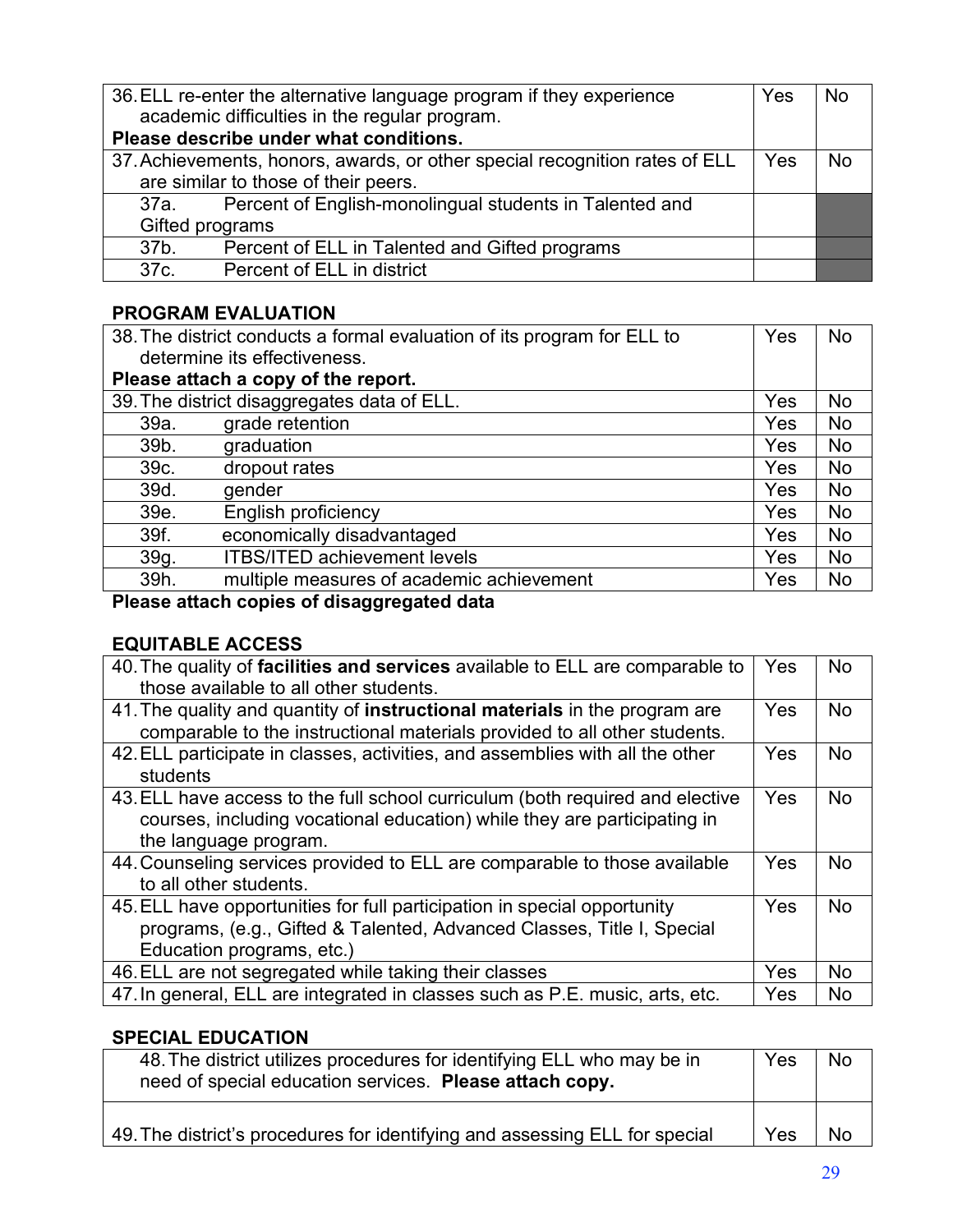| education takes into account language and cultural differences. Please<br>attach copy.                                                                                  |            |           |
|-------------------------------------------------------------------------------------------------------------------------------------------------------------------------|------------|-----------|
| 50. Testing instruments used to assess ELL for special education placement<br>are valid and reliable for these specific students.                                       | Yes        | No.       |
|                                                                                                                                                                         | Yes        | <b>No</b> |
| 51. Persons who administer special education assessment tests to ELL are<br>specially trained in administering the tests.                                               |            |           |
| 52. Staff who conducts special education assessments for ELL are fluent in<br>the student's primary language.                                                           | <b>Yes</b> | No.       |
| 53. The instructional program for ELL in special education takes into account<br>the student's language needs.                                                          | Yes        | <b>No</b> |
| 54. The district ensures coordination between the regular and the special<br>education programs in meeting the particular needs of ELL who are in<br>special education. | Yes        | <b>No</b> |
| 55. The district identifies and places all ELL who need special education<br>services in a timely manner.                                                               | <b>Yes</b> | <b>No</b> |
| 56. The parents or guardians of special education ELL are notified of their<br>rights and responsibilities in a language they can best understand.                      | Yes        | No.       |

## **NOTICES TO PARENTS**

| 57. The district communicates with parents/guardians of students with a<br>primary home language other than English, in a meaningful way (a form<br>that parents can understand). For example, school forms are translated.<br>Please attach copies of translated forms. | Yes | <b>No</b> |
|--------------------------------------------------------------------------------------------------------------------------------------------------------------------------------------------------------------------------------------------------------------------------|-----|-----------|
| 58. Parents of ELL are notified no later than 30 days after the beginning of<br>the school year of their child's identification, participation, and student's<br>and parental rights.                                                                                    | Yes | <b>No</b> |
| 59. The district uses interpreters or translators to assist in communicating<br>with parents/guardians who do not speak English.                                                                                                                                         | Yes | <b>No</b> |
| 60. Parents/guardians of ELL are well informed of the district's special<br>educational programs.                                                                                                                                                                        | Yes | <b>No</b> |

## **This self-study is based on data from \_\_\_\_\_\_\_\_\_\_\_\_\_\_\_\_\_ academic year.**

| District or Building:<br>Address: |      |  |
|-----------------------------------|------|--|
|                                   |      |  |
| Administrator:<br>Completed by:   | Date |  |
| Title:<br>Phone #:                |      |  |

**Please add comments as needed.**

E-mail: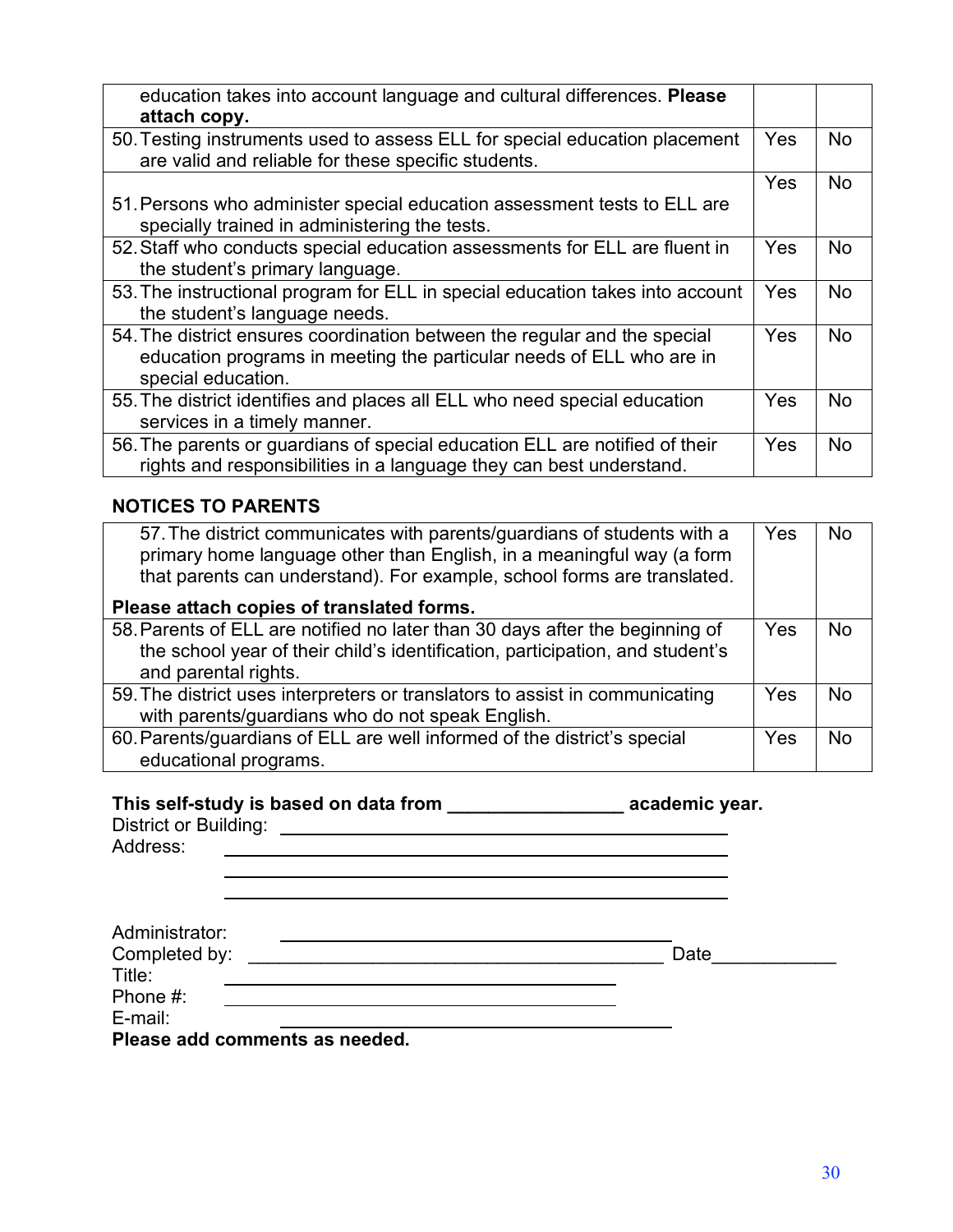## **HOME LANGUAGE SURVEY**

| 1. What language did your child speak when he or she first began to talk?<br>¿Qué idioma habló su hijo o hija cuando primero aprendió a hablar?                                                                                                                                                                                                             |                                |
|-------------------------------------------------------------------------------------------------------------------------------------------------------------------------------------------------------------------------------------------------------------------------------------------------------------------------------------------------------------|--------------------------------|
| 2. What language does your child speak most often at home?<br>¿Cuando está en casa, ¿qué idioma habla su hijo ó hija más frecuencia?                                                                                                                                                                                                                        |                                |
| 3. What language does your child speak most often with his or her friends?<br>¿Qué idioma habla su hijo o hija más a menudo cuando habla con sus amigos?                                                                                                                                                                                                    |                                |
| 4. What language do YOU use most often when speaking to your child?<br>¿Qué idioma habla usted normalmente con su hijo ó hija?<br>English/Inglés ________Spanish/Español _______                                                                                                                                                                            | Other/Otro $\_\_\_\_\_\_\_\_\$ |
| 5. What language do YOU use most often when speaking to YOUR friends?<br>¿En qué idioma habla usted con más frecuencia con los amigos de usted?                                                                                                                                                                                                             |                                |
| 6. What language do other family members in your home usually use when speaking to each other?<br>¿Qué idioma hablan con más frecuencia los otros familiares de Ud. en su casa, el uno con el otro?<br>English/Inglés ________Spanish/Español ________ Other/Otro ______<br>Parent Signature/Firma de padre __________________________________Date/Fecha __ |                                |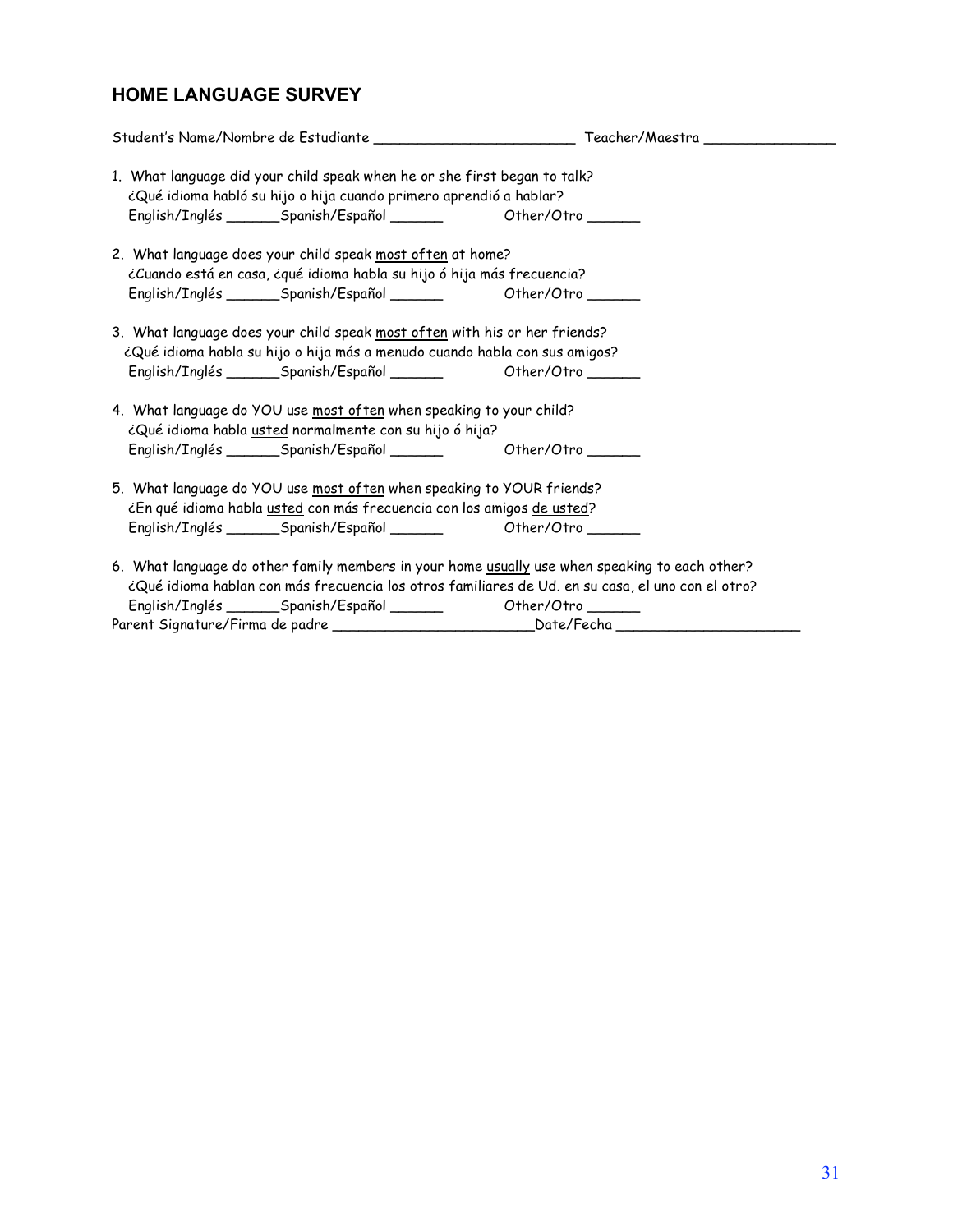#### **NOTIFICATION OF ENGLISH AS A SECOND LANGUAGE ELIGIBILITY**

School \_\_\_\_\_\_\_\_\_\_\_\_\_\_\_\_\_\_\_\_\_\_\_\_\_\_\_\_ Date \_\_\_\_\_\_\_\_\_\_\_\_\_\_\_\_\_\_

Dear Parent or Guardian:

The Denison Community School District is committed to provide instructional and enrichment programs that will meet the needs of the students in our school. In accordance with the educational goals of the district, we have developed a total program of basic instruction that addresses the special language needs of our students. This program will provide intensive instruction in English proficiency to enable the student to become competent in speaking, reading, writing, and comprehending the English language.

Your child, \_\_\_\_\_\_\_\_\_\_\_\_\_\_\_\_\_\_\_\_\_\_\_\_\_\_\_\_\_, will receive specialized instruction in English until he/she is ready for a full English program.

#### **ENGLISH LANGUAGE PROFICIENCY TEST RESULTS**

Your child, \_\_\_\_\_\_\_\_\_\_\_\_\_\_\_\_\_\_\_\_\_\_\_\_\_\_\_\_\_\_, was evaluated for English language proficiency. The test used was the Idea Proficiency Test (IPT). This test is designed to provide information about a student's ability to speak, listen, read and write English.

You are invited to request a conference concerning your child's test scores and alternative instruction programs. To schedule your conference, please call \_\_\_\_\_\_\_\_\_\_\_\_\_\_\_\_\_\_

Your child's scores are as follows:

|             | <b>SCORE</b> | <b>LEVEL</b> | DESIGNATION |  |  |  |
|-------------|--------------|--------------|-------------|--|--|--|
| IPT ORAL    |              |              |             |  |  |  |
| IPT READING |              |              |             |  |  |  |
| IPT WRITING |              |              |             |  |  |  |

Sincerely,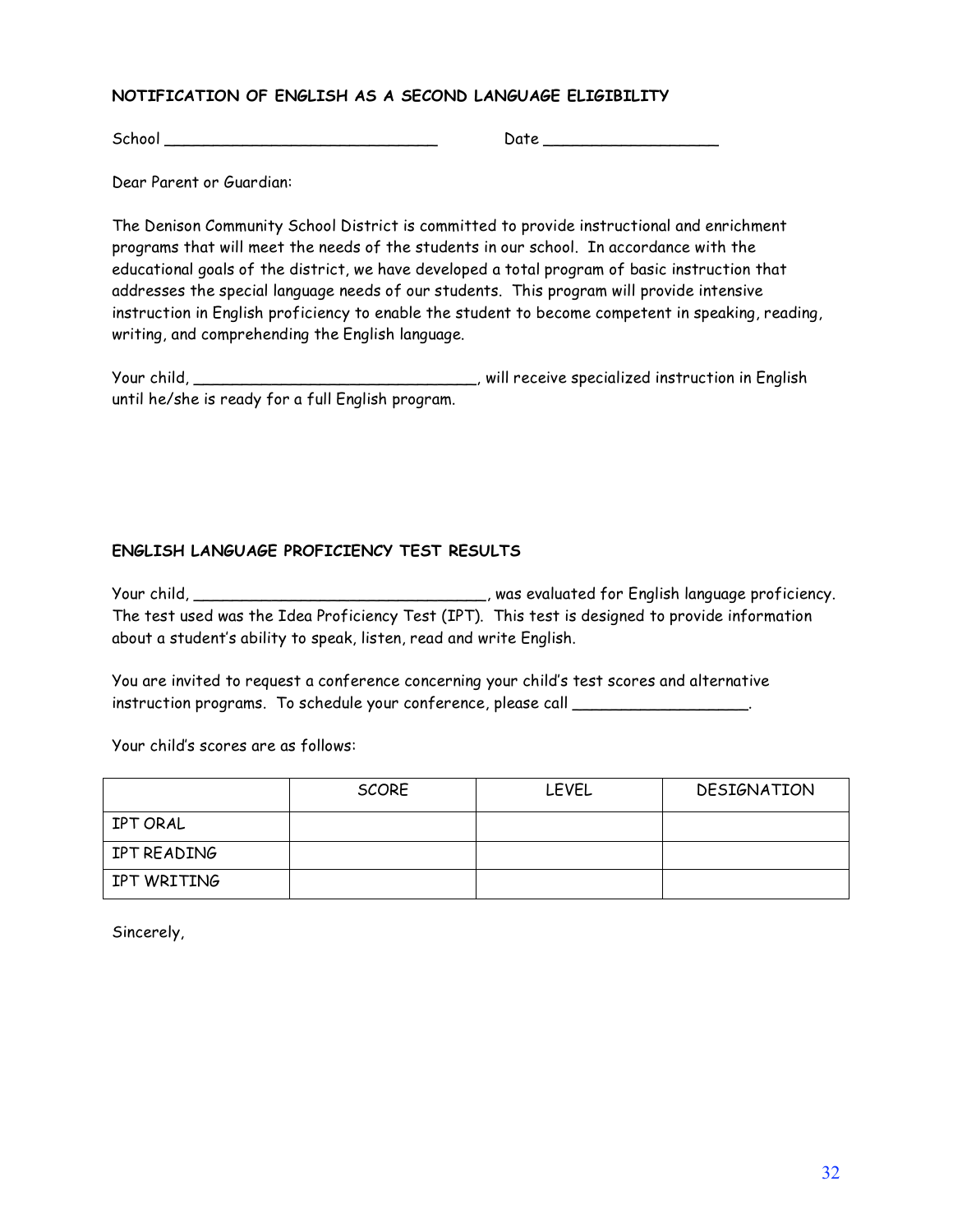## **Notificación de Eligibilidad para Ingles como Segundo Idioma**

Escuela\_\_\_\_\_\_\_\_\_\_\_\_\_\_\_\_\_\_\_\_ Fecha\_\_\_\_\_\_\_\_\_\_\_\_\_\_\_\_\_\_\_

Estimado Padre o Guardián:

El Distrito de Escuelas Comunitarias de Denison está comprometido a proveer programas instruccionales y de enriquecimiento que cumplirán con las necesidades de los estudiantes en nuestra escuela. De acuerdo con las metas educacionales del distrito, hemos desarrollado un programa total de instrucción básica que ubica las necesidades de nuestros estudiantes. Este programa proveerá de una instrucción intensiva en la en la competencia del Ingles para permitir al estudiante que se convierta en competente en cuanto a hablar, leer, escribir y comprender el idioma del Ingles.

Su hijo/a\_\_\_\_\_\_\_\_\_\_\_\_\_\_\_\_\_\_\_\_\_\_\_, recibirá instrucción especializada hasta que el/ella este listo/a para un programa de Ingles completo.

## **Resultados de la Evaluación de Competencia del Lenguaje Ingles**

Su hijo/a,\_\_\_\_\_\_\_\_\_\_\_\_\_\_\_\_\_\_\_\_\_\_\_\_\_\_\_\_\_\_, fue evaluado/a para la Competencia del Lenguaje Ingles. La evaluación usada fue el "Idea Proficiency Test" (IPT). Esta evaluación fue diseñado para proveer información acerca de la habilidad del estudiante para hablar, escuchar, leer y escribir Ingles.

Usted está invitado a pedir una reunión concerniente a los resultados de la evaluación de su hijo/a o para planes instruccionales adicionales. Para fijar una reunión, por favor llame al

Estos fueron los resultados de su hijo/a en las siguientes áreas:

|             | Resultado | Nivel | Designación |
|-------------|-----------|-------|-------------|
| IPT ORAL    |           |       |             |
| IPT READING |           |       |             |
| IPT WRITING |           |       |             |

Sinceramente,

\_\_\_\_\_\_\_\_\_\_\_\_\_\_\_\_\_.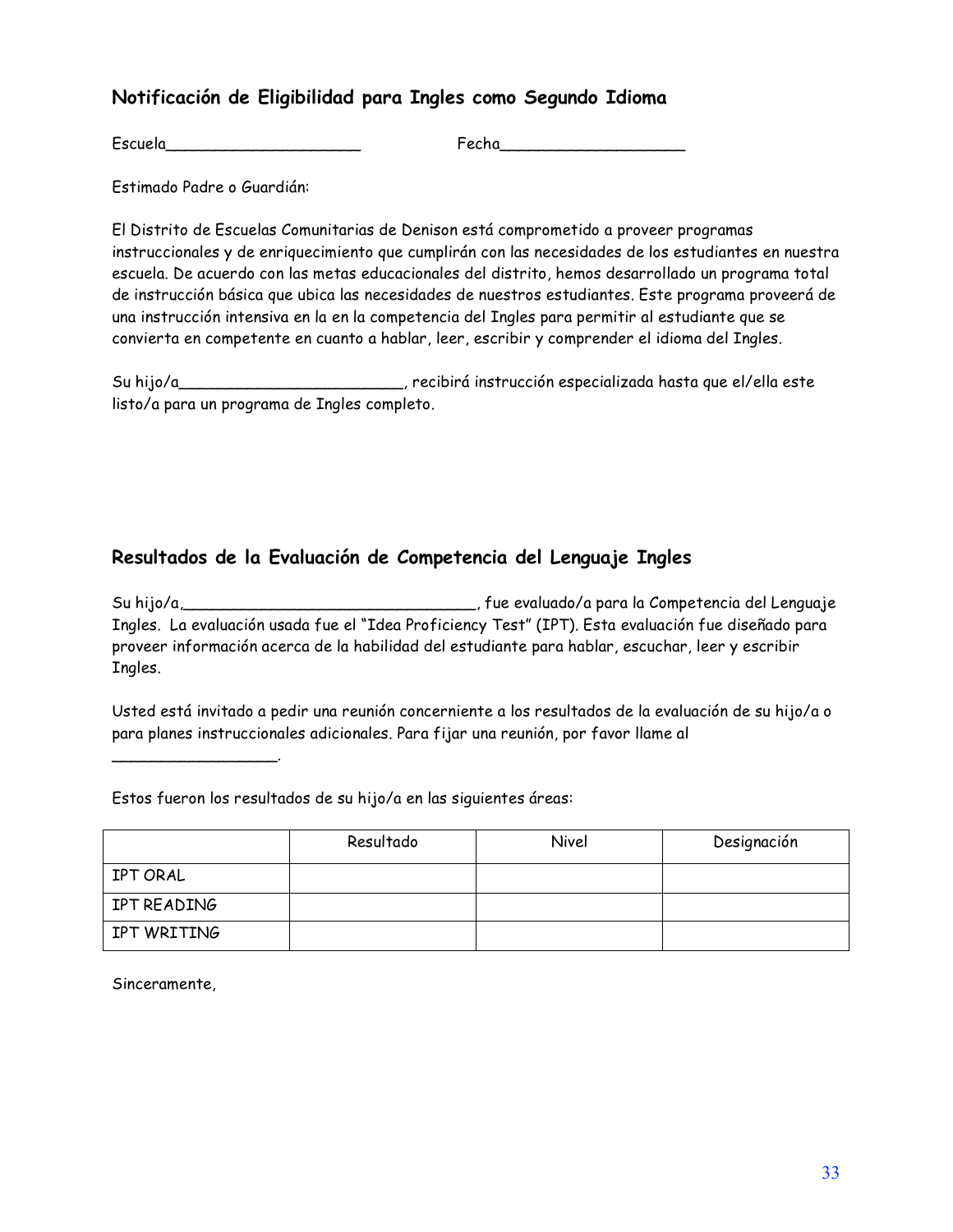## **Parent Notification to Exit ESL Program**

| <b>Student Name</b>           | the control of the control of |
|-------------------------------|-------------------------------|
| School ______________________ |                               |
| Address                       |                               |
| $Grade$ $\qquad$              | Age                           |
| Parent/Guardian               |                               |

After careful evaluation it has been recommended that \_\_\_\_\_\_\_\_\_\_\_\_\_\_\_\_\_\_\_\_\_\_\_\_\_\_ be exited from the English as a Second Language Program.

- Your child is considered Fluent English Proficient based on the English Language Development Assessment (ELDA) in speaking, listening, reading, and writing.
- His or her grades in academic areas, and reading and math levels are on grade level.
- It is recommended by the regular classroom teacher and ESL staff that your child exit the ESL program.

If you have any questions regarding this letter please contact the school at \_\_\_\_\_\_\_\_\_\_\_\_\_\_\_\_\_\_\_\_ to set a time when we can discuss it further.

Thank you,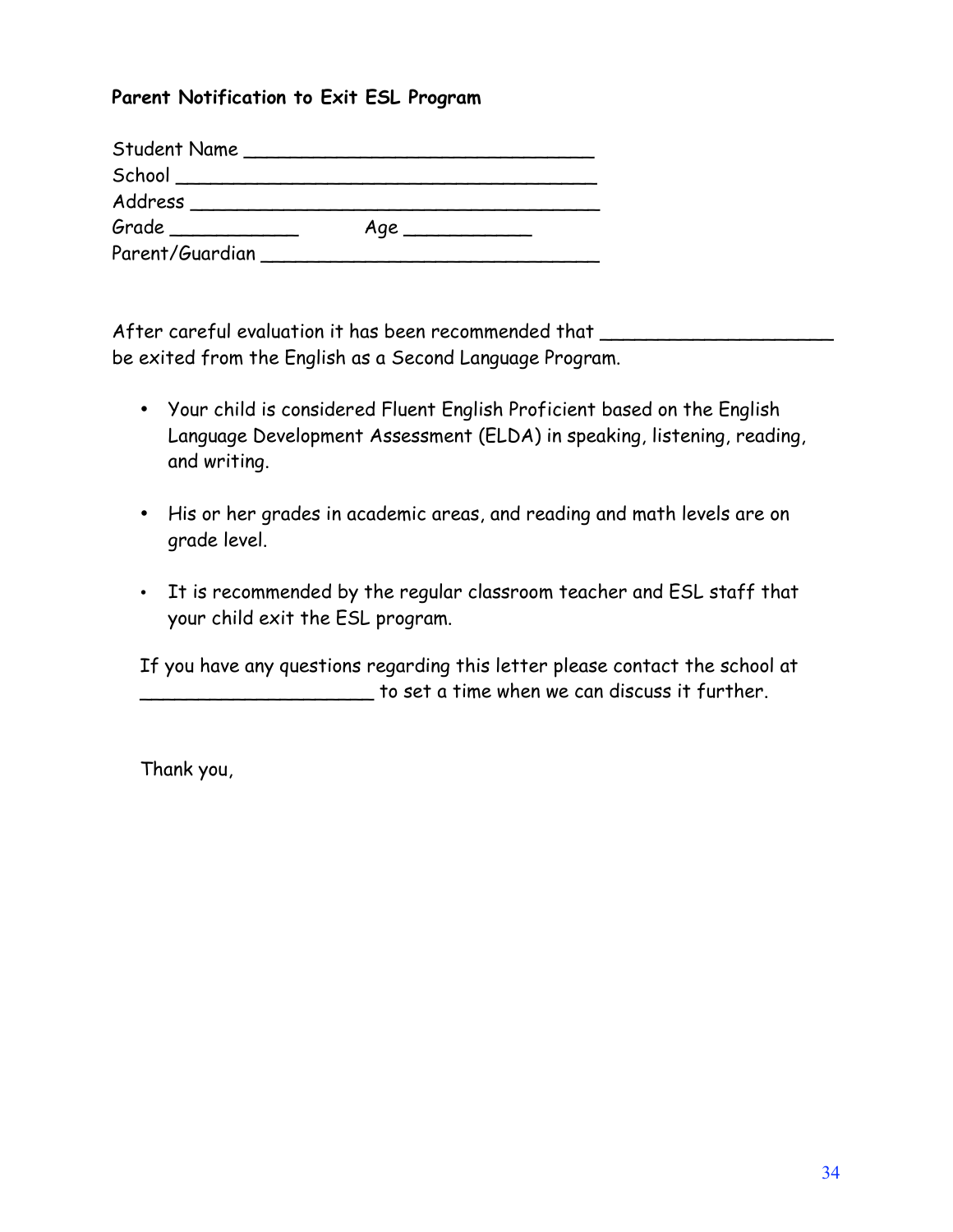## **Notificación para los padres de la salida del programa de ESL**

| Nombre del Estudiante                                          |      |  |
|----------------------------------------------------------------|------|--|
| Escuela<br>the contract of the contract of the contract of the |      |  |
| Dirección                                                      |      |  |
| Grado                                                          | Edad |  |
| Padre/Guardián                                                 |      |  |

Después de una cuidadosa evaluación ha sido recomendado que

\_\_\_\_\_\_\_\_\_\_\_\_\_\_\_\_\_ sea removido/a del Programa de Inglés como Segundo

Idioma.

- o Su hijo/a es considerado/a con Fluidez Proficiente de Inglés basado en la Evaluación del Desarrollo del Lenguaje del Inglés (ELDA) en cuanto al hablar, escuchar, leer y escribir.
- o Sus calificaciones en las áreas académicas, y en lectura y matemáticas están a su nivel de grado.
- o Ha sido la recomendación del maestro regular de clases y el personal de ESL que su hijo/a sea removido/a del programa de ESL.

Si usted tiene alguna pregunta con respecto a esta carta por favor contácteme a la escuela al \_\_\_\_\_\_\_\_\_\_\_ para fijar una fecha en la que podamos hablar de esto.

Gracias,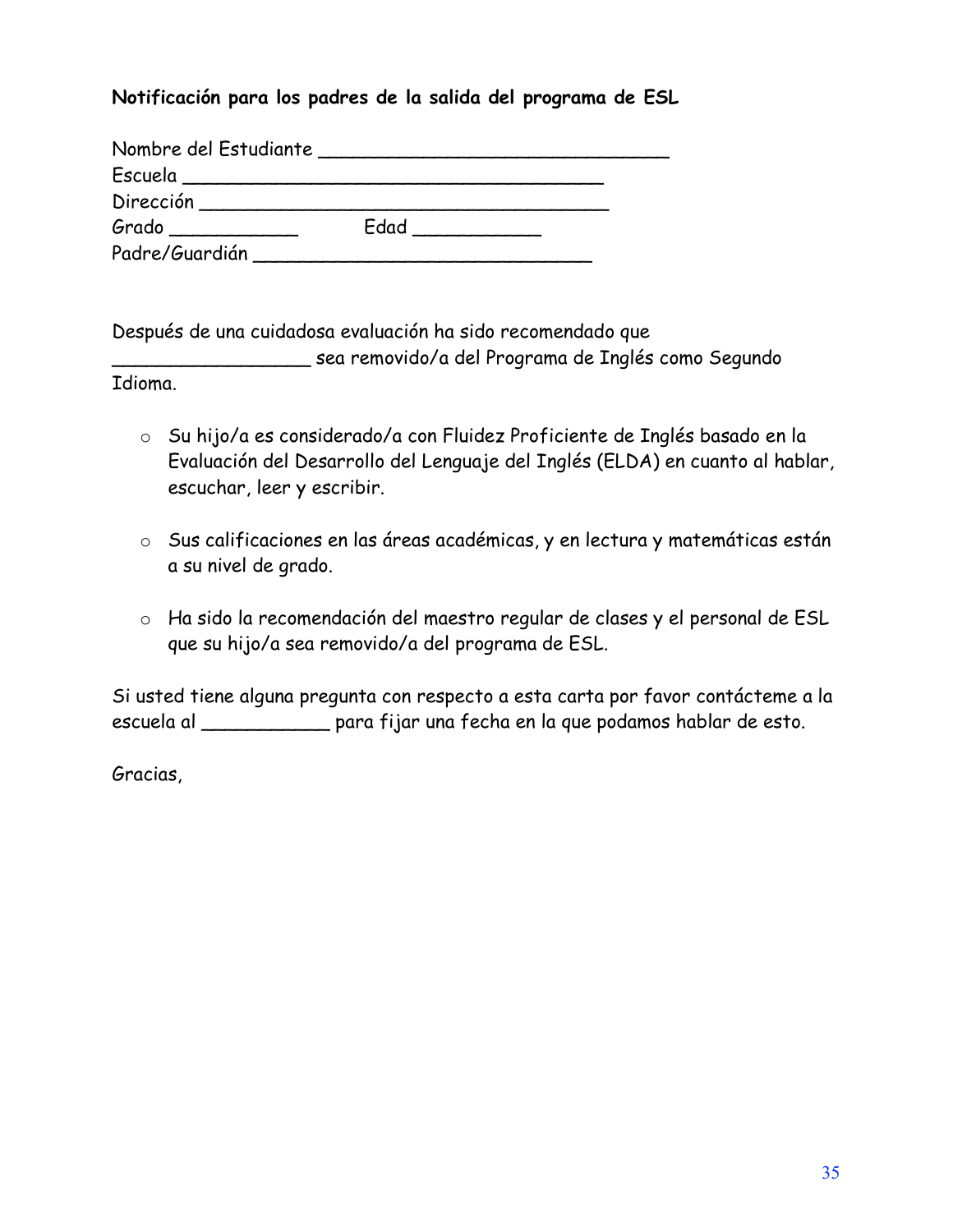## **Interpreter Confidentiality Agreement**

I, \_\_\_\_\_\_\_\_\_\_\_\_\_\_\_\_\_\_\_\_\_\_\_\_\_\_\_\_\_\_\_, agree to maintain all information learned while providing interpreting services in total secret and private. As an interpreter, I am entrusted with these confidences and understand that unauthgorized disclosure of information could be prejudicial to those involved.

\_\_\_\_\_\_\_\_\_\_\_\_\_\_\_\_\_\_\_\_\_ \_\_\_\_\_\_\_\_\_\_\_\_\_\_\_\_

Print Name

 $\sim$  . The contribution of the contribution of the contribution of the contribution of the contribution of the contribution of the contribution of the contribution of the contribution of the contribution of the contributi

Signature Date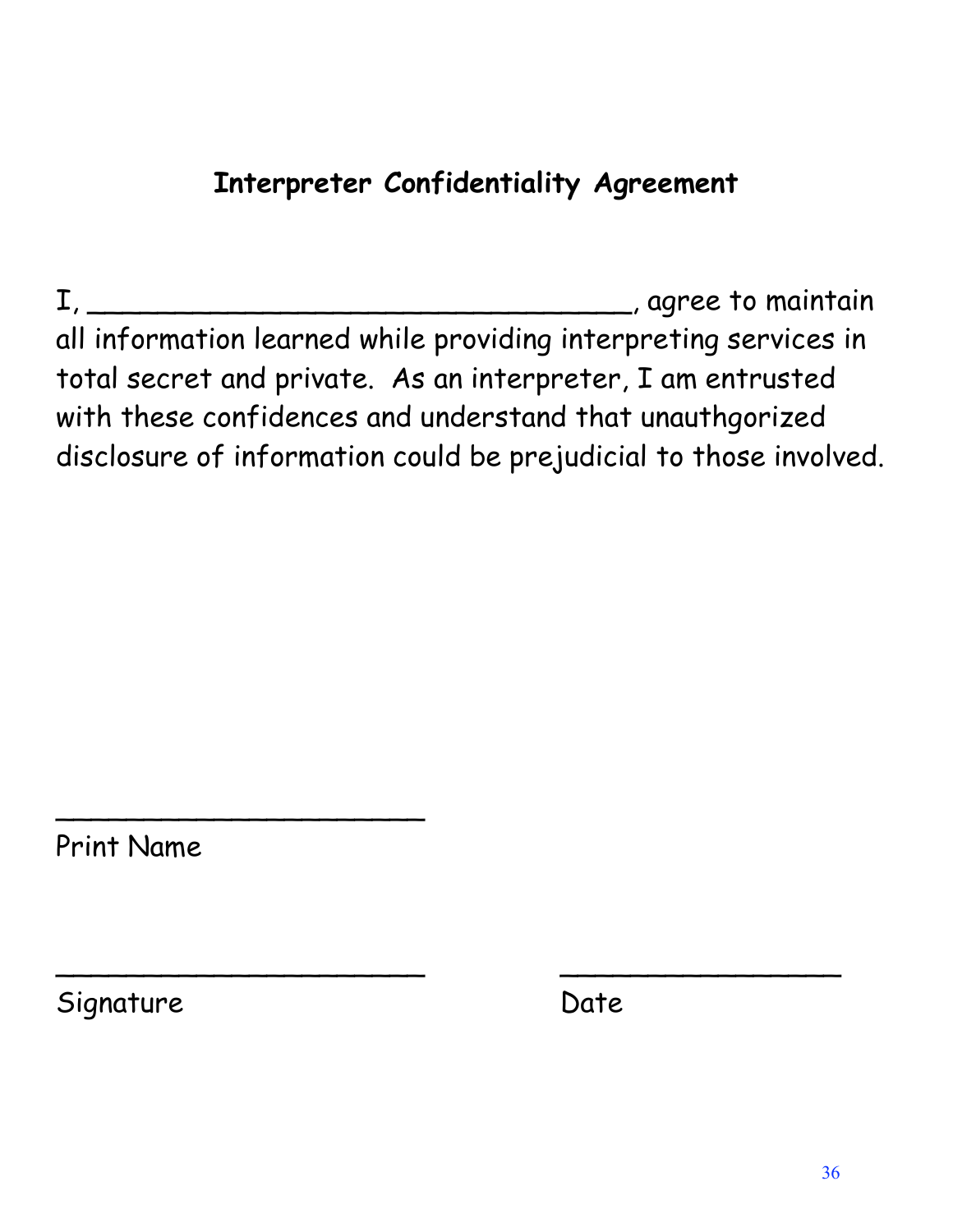## **ESL REGISTRATION/INITIAL PLACEMENT FORM – T/K-1st**

| Mother speaks English?*<br>Yes Some                                                                    | No provide a provide a provide a provide a provide a provide a provide a provide a provide a provide a provide |                                                               |
|--------------------------------------------------------------------------------------------------------|----------------------------------------------------------------------------------------------------------------|---------------------------------------------------------------|
| Father speaks English?*<br>Yes<br>Some                                                                 | No                                                                                                             |                                                               |
| EDUCATIONAL BACKGROUND - Circle grades attended and indicate place below with any additional comments. |                                                                                                                |                                                               |
| K 1 2 3 4 5 6 7 8 9 10 11<br><b>PK</b>                                                                 |                                                                                                                | 12                                                            |
| #'s of schools attended _________                                                                      |                                                                                                                | Last date attended? ____________ Records presented? Yes<br>No |
| Previous ESL/Bilingual Program:                                                                        |                                                                                                                | Other special programs: Grades repeated or missed?            |
| Education Interruption: Frequent absences?                                                             | Frequent moves?                                                                                                | Other?                                                        |
| Is student literate in L1? Reading?                                                                    | Writing?                                                                                                       |                                                               |
| Assessment Results: Oral:<br>Test                                                                      |                                                                                                                | Level Designation                                             |
| Reading:<br>Test                                                                                       |                                                                                                                | Level Designation                                             |
| Writing:<br>Test                                                                                       |                                                                                                                | Level Designation                                             |
| Math Result:                                                                                           |                                                                                                                |                                                               |
|                                                                                                        | Native Language Sample: Yes __________ No _________                                                            |                                                               |
|                                                                                                        | None __________ Limited __________ Competent __________                                                        |                                                               |
| Grade Assigned: __________                                                                             |                                                                                                                |                                                               |
| Developmental Information: What age did your child begin speaking?                                     |                                                                                                                | Preschool Program?                                            |
| Child expresses self well in native language? Yes No (parent's remarks)                                |                                                                                                                | Developmental concerns?                                       |
| Additional Comments (continue on back):                                                                |                                                                                                                |                                                               |

\*Speaks English: "Yes" = can converse at a conference with no interpreter; "Some" = can have simple conversation; "No" = speaks and understands very little to no English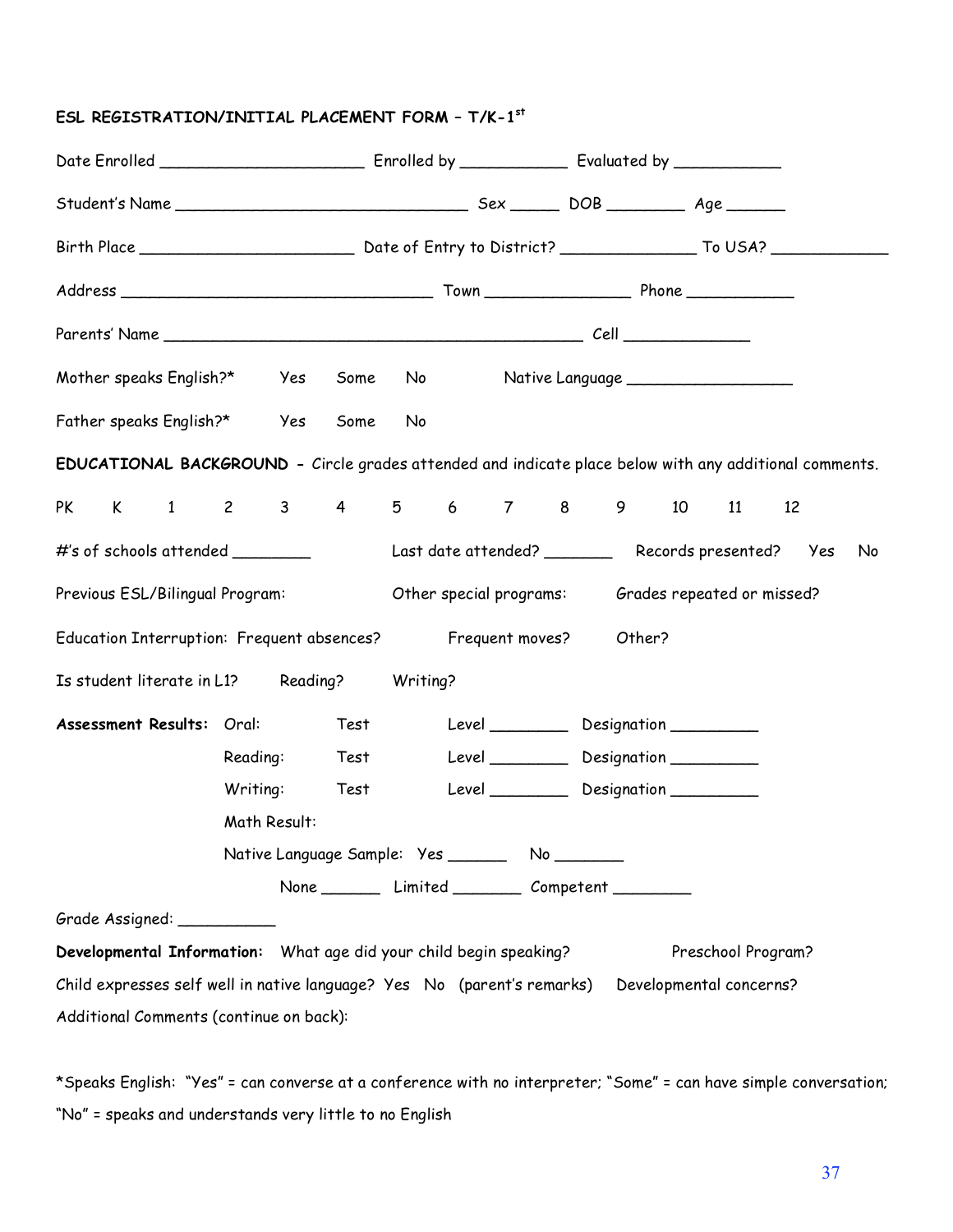#### **ESL REGISTRATION/INITIAL PLACEMENT FORM – 2nd -5th**

| Mother speaks English?* Yes                                                                            |          |     | Some | No provide a provide a provide a provide a provide a provide a provide a provide a provide a provide a provide |                                                        |  |  |        |    | Native Language _____________________ |    |    |
|--------------------------------------------------------------------------------------------------------|----------|-----|------|----------------------------------------------------------------------------------------------------------------|--------------------------------------------------------|--|--|--------|----|---------------------------------------|----|----|
| Father speaks English?*                                                                                |          | Yes | Some | No                                                                                                             |                                                        |  |  |        |    |                                       |    |    |
| EDUCATIONAL BACKGROUND - Circle grades attended and indicate place below with any additional comments. |          |     |      |                                                                                                                |                                                        |  |  |        |    |                                       |    |    |
| K 1 2 3 4 5 6 7 8 9<br><b>PK</b>                                                                       |          |     |      |                                                                                                                |                                                        |  |  |        | 10 | 11                                    | 12 |    |
| #'s of schools attended _________                                                                      |          |     |      |                                                                                                                | Last date attended? ___________ Records presented? Yes |  |  |        |    |                                       |    | No |
| Previous ESL/Bilingual Program:                                                                        |          |     |      |                                                                                                                | Other special programs: Grades repeated or missed?     |  |  |        |    |                                       |    |    |
| Education Interruption: Frequent absences?                                                             |          |     |      |                                                                                                                | Frequent moves?                                        |  |  | Other? |    |                                       |    |    |
| Is student literate in L1? Reading?                                                                    |          |     |      | Writing?                                                                                                       |                                                        |  |  |        |    |                                       |    |    |
| Assessment Results: Oral:                                                                              |          |     | Test |                                                                                                                | Level ____________ Designation ___________             |  |  |        |    |                                       |    |    |
|                                                                                                        | Reading: |     | Test |                                                                                                                | Level Designation                                      |  |  |        |    |                                       |    |    |
|                                                                                                        | Writing: |     | Test |                                                                                                                | Level Designation                                      |  |  |        |    |                                       |    |    |
| Math Result:                                                                                           |          |     |      |                                                                                                                |                                                        |  |  |        |    |                                       |    |    |
|                                                                                                        |          |     |      |                                                                                                                | Native Language Sample: Yes __________ No _________    |  |  |        |    |                                       |    |    |
|                                                                                                        |          |     |      |                                                                                                                | None __________ Limited __________ Competent _________ |  |  |        |    |                                       |    |    |
| Grade Assigned: __________                                                                             |          |     |      |                                                                                                                |                                                        |  |  |        |    |                                       |    |    |
| Additional Comments (continue on back):                                                                |          |     |      |                                                                                                                |                                                        |  |  |        |    |                                       |    |    |

\*Speaks English: "Yes" = can converse at a conference with no interpreter; "Some" = can have simple conversation; "No" = speaks and understands very little to no English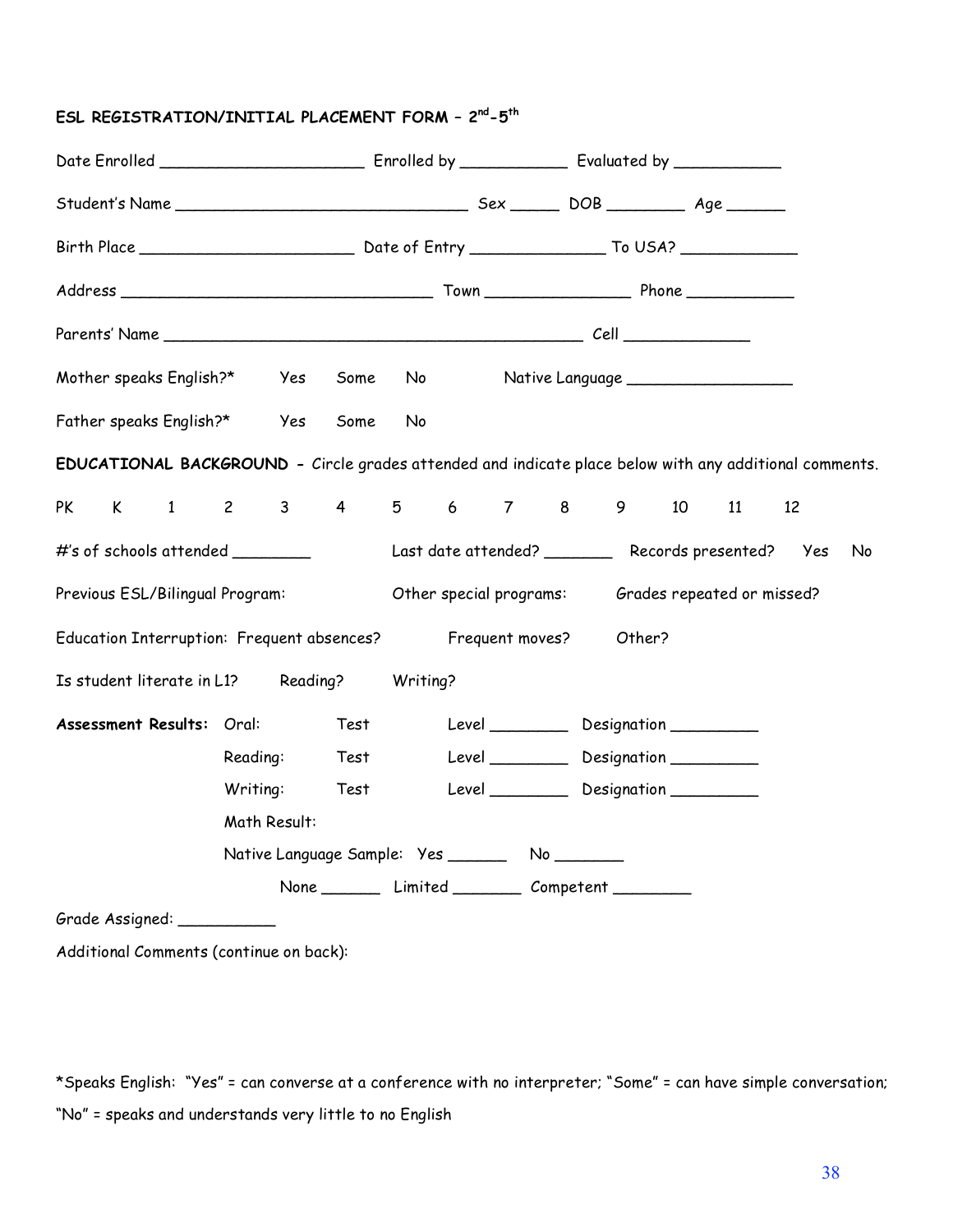| ESL REGISTRATION/INITIAL PLACEMENT FORM - Middle School and High School                                |                                                   |                                                      |          |                                                                                                                 |  |  |                                                         |  |  |    |    |  |
|--------------------------------------------------------------------------------------------------------|---------------------------------------------------|------------------------------------------------------|----------|-----------------------------------------------------------------------------------------------------------------|--|--|---------------------------------------------------------|--|--|----|----|--|
|                                                                                                        |                                                   |                                                      |          |                                                                                                                 |  |  |                                                         |  |  |    |    |  |
|                                                                                                        |                                                   |                                                      |          |                                                                                                                 |  |  |                                                         |  |  |    |    |  |
|                                                                                                        |                                                   |                                                      |          |                                                                                                                 |  |  |                                                         |  |  |    |    |  |
|                                                                                                        |                                                   |                                                      |          |                                                                                                                 |  |  |                                                         |  |  |    |    |  |
|                                                                                                        |                                                   |                                                      |          |                                                                                                                 |  |  |                                                         |  |  |    |    |  |
| Mother speaks English?* Yes                                                                            |                                                   | Some                                                 |          | No the set of the set of the set of the set of the set of the set of the set of the set of the set of the set o |  |  | Native Language ______________________                  |  |  |    |    |  |
| Father speaks English?* Yes                                                                            |                                                   | Some                                                 | No       |                                                                                                                 |  |  |                                                         |  |  |    |    |  |
| EDUCATIONAL BACKGROUND - Circle grades attended and indicate place below with any additional comments. |                                                   |                                                      |          |                                                                                                                 |  |  |                                                         |  |  |    |    |  |
| K 1 2 3 4 5 6 7 8 9 10 11<br><b>PK</b>                                                                 |                                                   |                                                      |          |                                                                                                                 |  |  |                                                         |  |  | 12 |    |  |
| #'s of schools attended _________                                                                      |                                                   |                                                      |          |                                                                                                                 |  |  | Last date attended __________ Records presented?    Yes |  |  |    | No |  |
| Previous ESL/Bilingual Program:                                                                        |                                                   |                                                      |          | Other special programs: Grades repeated or missed?                                                              |  |  |                                                         |  |  |    |    |  |
| Education Interruption: Frequent absences?                                                             |                                                   |                                                      |          | Frequent moves?<br>Other?                                                                                       |  |  |                                                         |  |  |    |    |  |
| Is student literate in L1? Reading?                                                                    |                                                   |                                                      | Writing? |                                                                                                                 |  |  |                                                         |  |  |    |    |  |
| <b>Assessment Results: Oral:</b>                                                                       |                                                   | Test                                                 |          |                                                                                                                 |  |  | Level ____________ Designation __________               |  |  |    |    |  |
|                                                                                                        | Reading:                                          | Test                                                 |          |                                                                                                                 |  |  | Level ____________ Designation __________               |  |  |    |    |  |
|                                                                                                        | Writing:                                          | Test                                                 |          |                                                                                                                 |  |  | Level ___________ Designation __________                |  |  |    |    |  |
|                                                                                                        | Math Result:                                      |                                                      |          |                                                                                                                 |  |  |                                                         |  |  |    |    |  |
|                                                                                                        | Native Language Sample: Yes _________ No ________ |                                                      |          |                                                                                                                 |  |  |                                                         |  |  |    |    |  |
|                                                                                                        |                                                   | None _________ Limited _________ Competent _________ |          |                                                                                                                 |  |  |                                                         |  |  |    |    |  |
| Grade Assigned: _________                                                                              |                                                   |                                                      |          |                                                                                                                 |  |  |                                                         |  |  |    |    |  |
| What would you like to do when you are finished with high school?                                      |                                                   |                                                      |          |                                                                                                                 |  |  |                                                         |  |  |    |    |  |
| Is it your goal to graduate from high school?                                                          |                                                   |                                                      |          |                                                                                                                 |  |  |                                                         |  |  |    |    |  |
| Additional Comments (continue on back):                                                                |                                                   |                                                      |          |                                                                                                                 |  |  |                                                         |  |  |    |    |  |

\*Speaks English: "Yes" = can converse at a conference with no interpreter; "Some" = can have simple conversation;